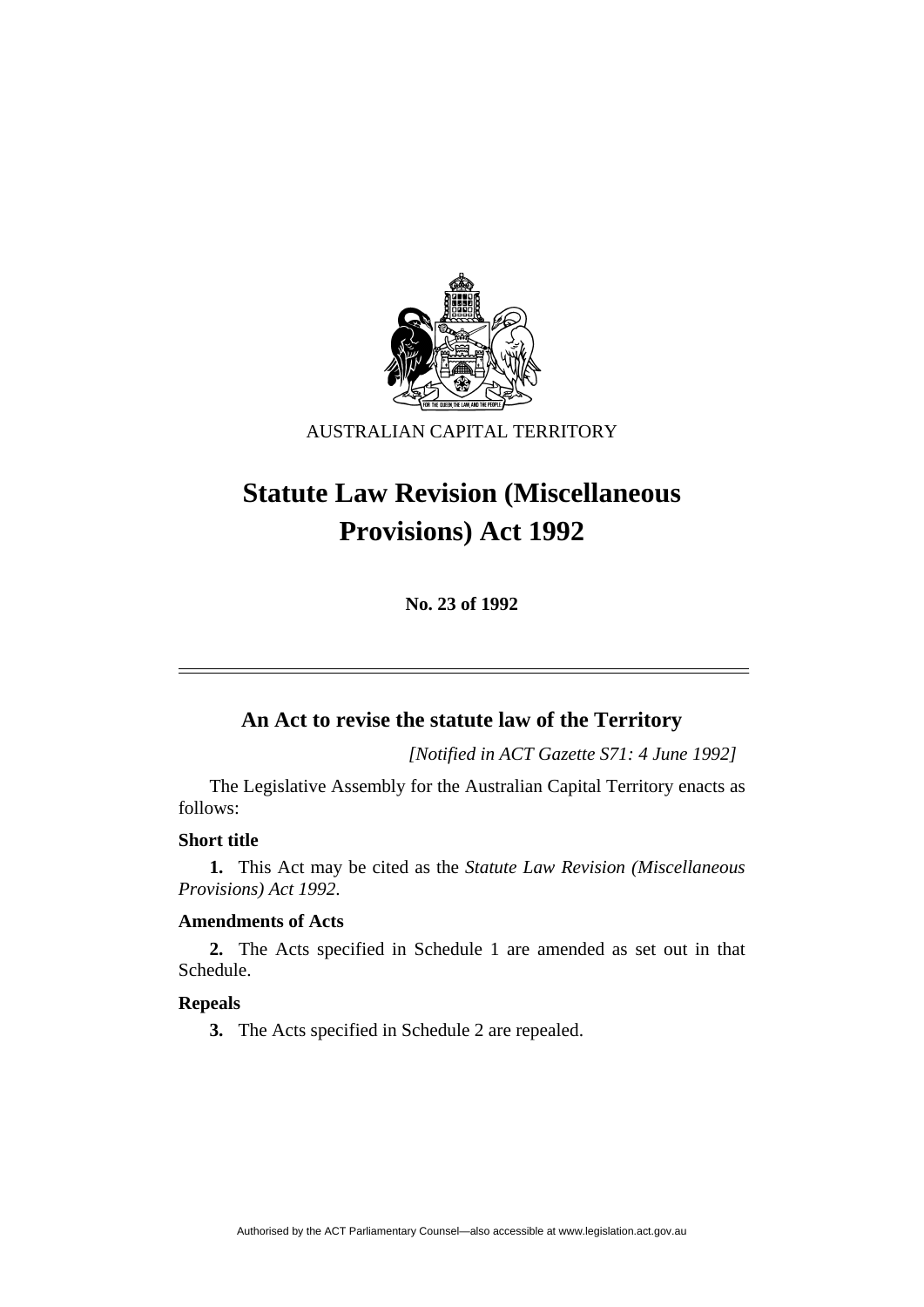# **SCHEDULE 1** Section 2

# **AMENDMENTS OF ACTS**

# *A.C.T. Institute of Technical and Further Education Act 1987*

## **Paragraph 34 (b)—**

Omit "or;", substitute "; or".

# *Acts Revision Act 1937*

#### **Subsection 1 (2)—**

Omit the subsection.

#### **Section 2—**

- **(a)** Omit "second".
- **(b)** Omit "that", substitute "the".

#### **Heading to the Schedules—**

Omit the heading.

# **The First Schedule—**

Omit the Schedule.

# **Heading to The Second Schedule—**

Omit "THE SECOND".

#### *Acts Revision Act 1938*

#### **Subsections 1 (2) and (3)—**

Omit the subsections.

#### **Section 2—**

- **(a)** Omit "second".
- **(b)** Omit "that", substitute "the".

# **Heading to the Schedules—**

Omit the heading.

#### **The First Schedule—**

Omit the Schedule.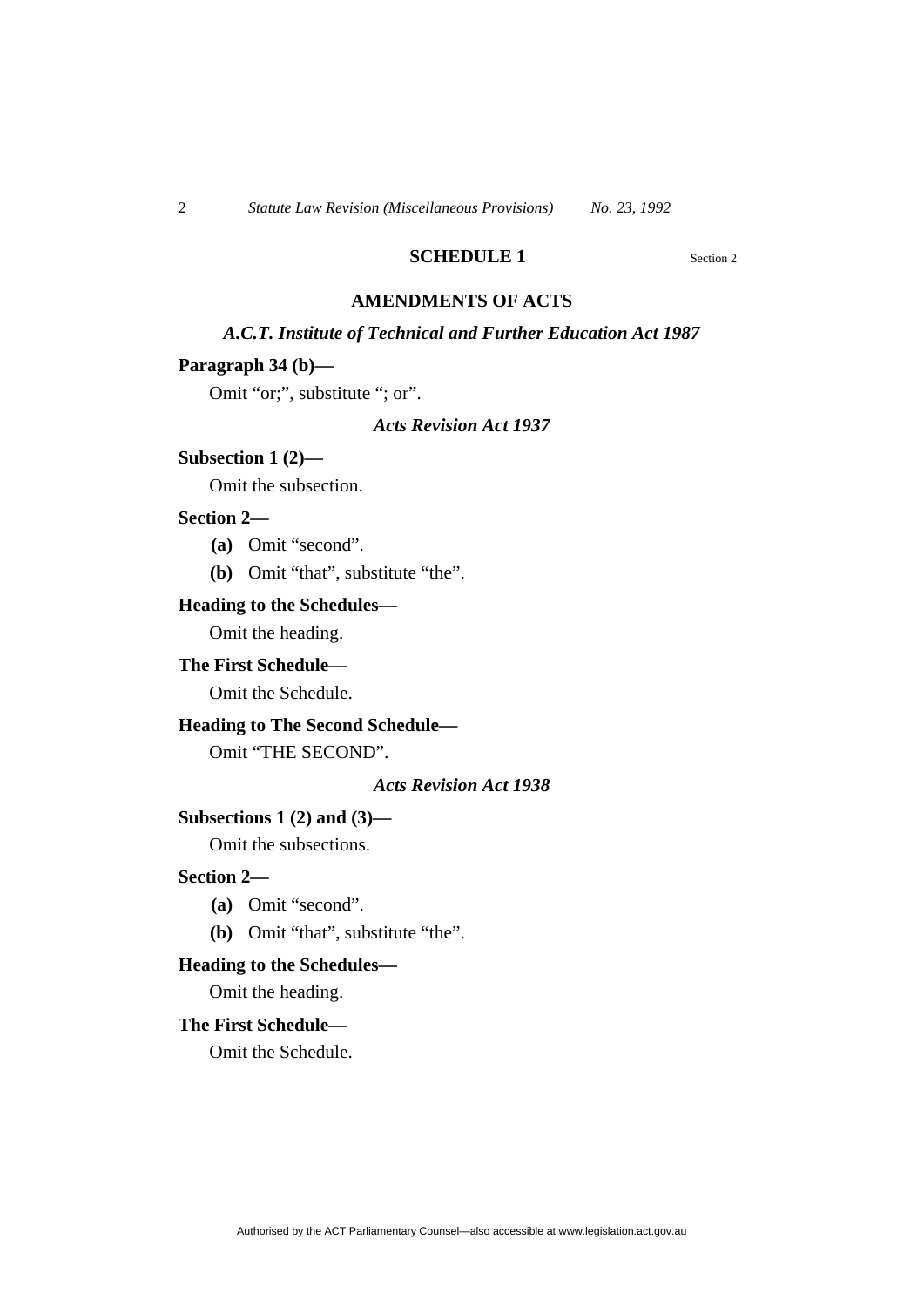# **Heading to The Second Schedule—**

Omit "THE SECOND".

#### *Acts Revision Act 1959*

**Section 3—** 

Omit "First".

# **Sections 4 and 5—**

Omit the sections.

# **Heading to The Schedules—**

Omit the heading.

# **Heading to The First Schedule—**

Omit "THE FIRST".

# **The Second Schedule—**

Omit the Schedule.

# **The Third Schedule—**

Omit the Schedule.

#### *Acts Revision Act 1977*

# **Section 2—**

Omit the section.

# **Section 3—**

**(a)** Omit "Schedule 2", substitute "the Schedule".

**(b)** Omit "that" (first occurring), substitute "the".

# **Schedule 1—**

Omit the Schedule.

# **Heading to Schedule 2—**

Omit "**2**".

#### *Acts Revision Act 1978*

# **Section 2—**

Omit the section.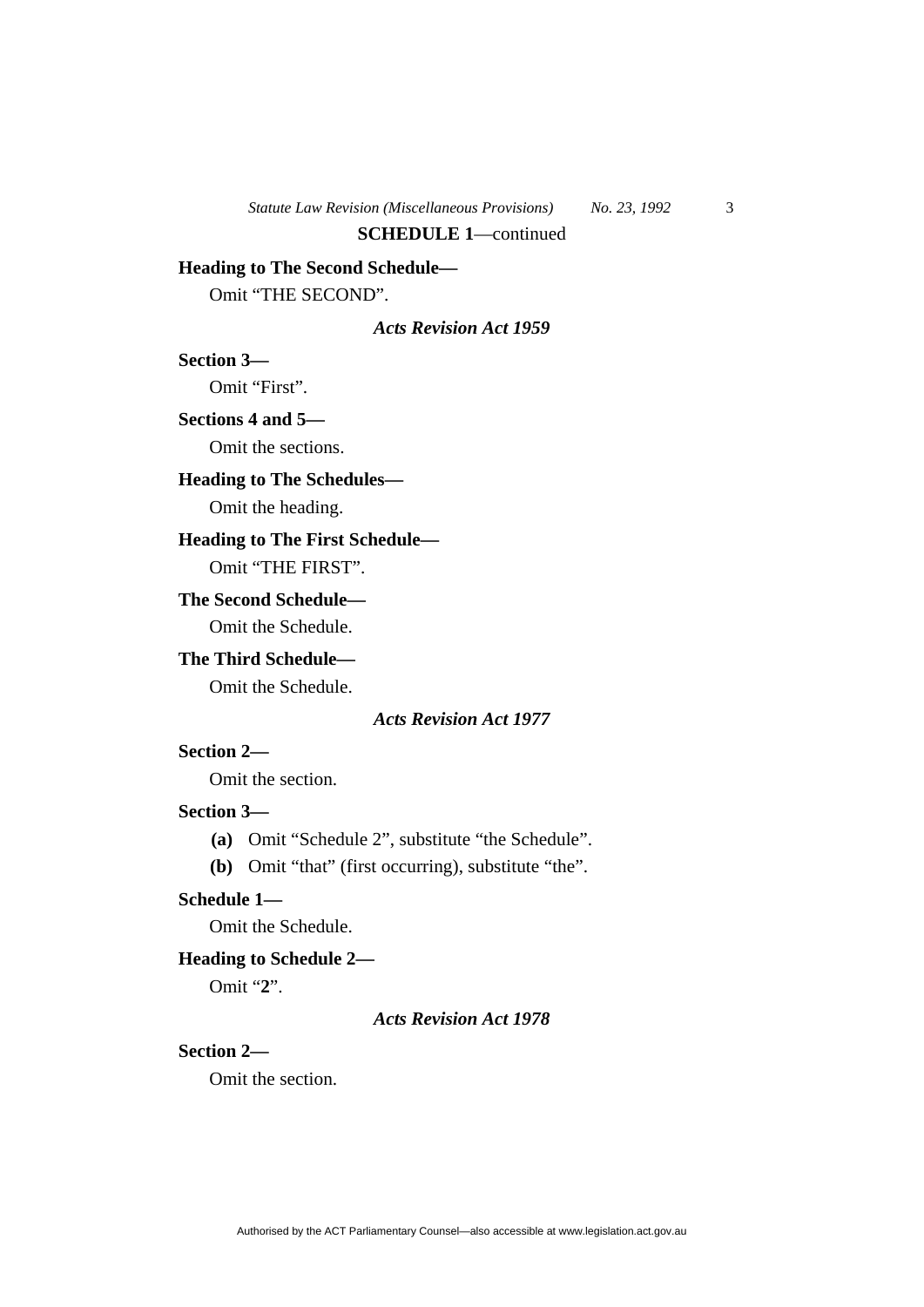# **Section 3—**

- **(a)** Omit "Schedule 2", substitute "the Schedule".
- **(b)** Omit "that", substitute "the".

#### **Schedule 1—**

Omit the Schedule.

#### **Heading to Schedule 2—**

Omit "**2**".

#### *Acts Revision (Administrative Arrangements) Act 1976*

# **Parts II, IV, V, VI and VII—**

Omit the Parts.

#### **Schedule—**

Omit the Schedule.

*Acts Revision (Administrative Arrangements) Act 1977* 

#### **Parts IV and XII—**

Omit the Parts.

#### *Acts Revision (Administrative Arrangements) Act 1978*

#### **Sections 4 and 5—**

Omit the sections.

# **Subsection 6 (4)—**

Omit the subsection.

#### **Schedule—**

Omit "*Housing Act* 1928 Sub-section 5C (1)".

# *Acts Revision (Age of Majority) Act 1974*

# **Section 4—**

Omit subsection (1).

# **Schedule 2—**

Omit the Schedule.

Authorised by the ACT Parliamentary Counsel—also accessible at www.legislation.act.gov.au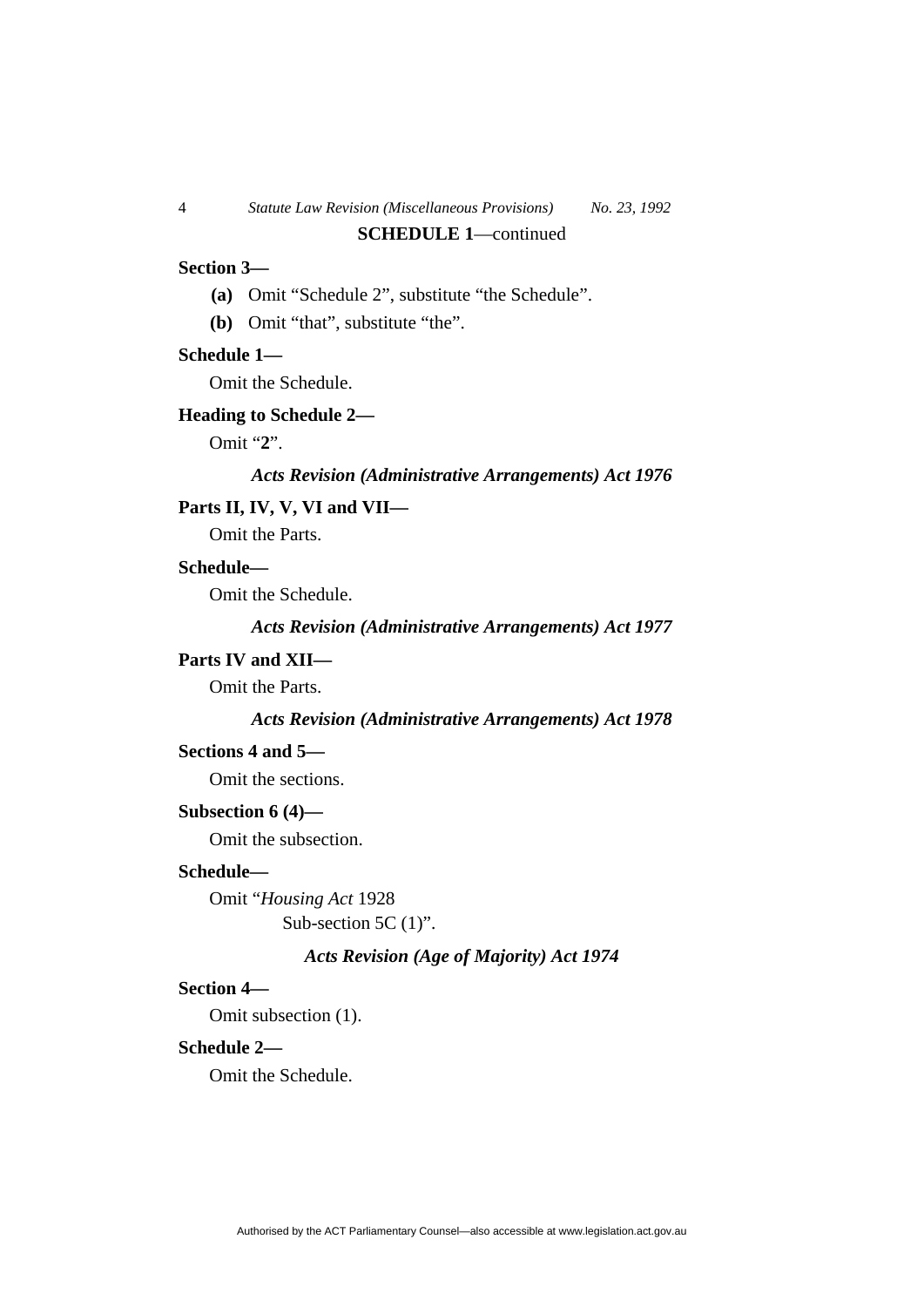# **SCHEDULE 1**—continued

# *Acts Revision (Decimal Currency) Act 1966*

# **Section 2—**

**(a)** Omit "First".

**(b)** Omit "that", substitute "the".

#### **Sections 3 and 8—**

Omit the sections.

# **Heading to the Schedules—**

Omit the heading.

# **Heading to the First Schedule—**

Omit "**FIRST**".

#### **Second Schedule—**

Omit the Schedule.

*Acts Revision (Health Commission) Act 1975* 

#### **Sections 3, 6 and 8—**

Omit the sections.

#### **Schedule 2—**

Omit the Schedule.

#### *Acts Revision (Remuneration) Act 1976*

# **Sections 7 and 13—**

Omit the sections.

#### *Age of Majority Act 1974*

# **Section 4—**

Repeal the section.

#### *Agents Act 1968*

# **Section 2—**

Omit "the seventeenth day of December, One thousand nine hundred and sixty-eight", substitute "17 December 1968".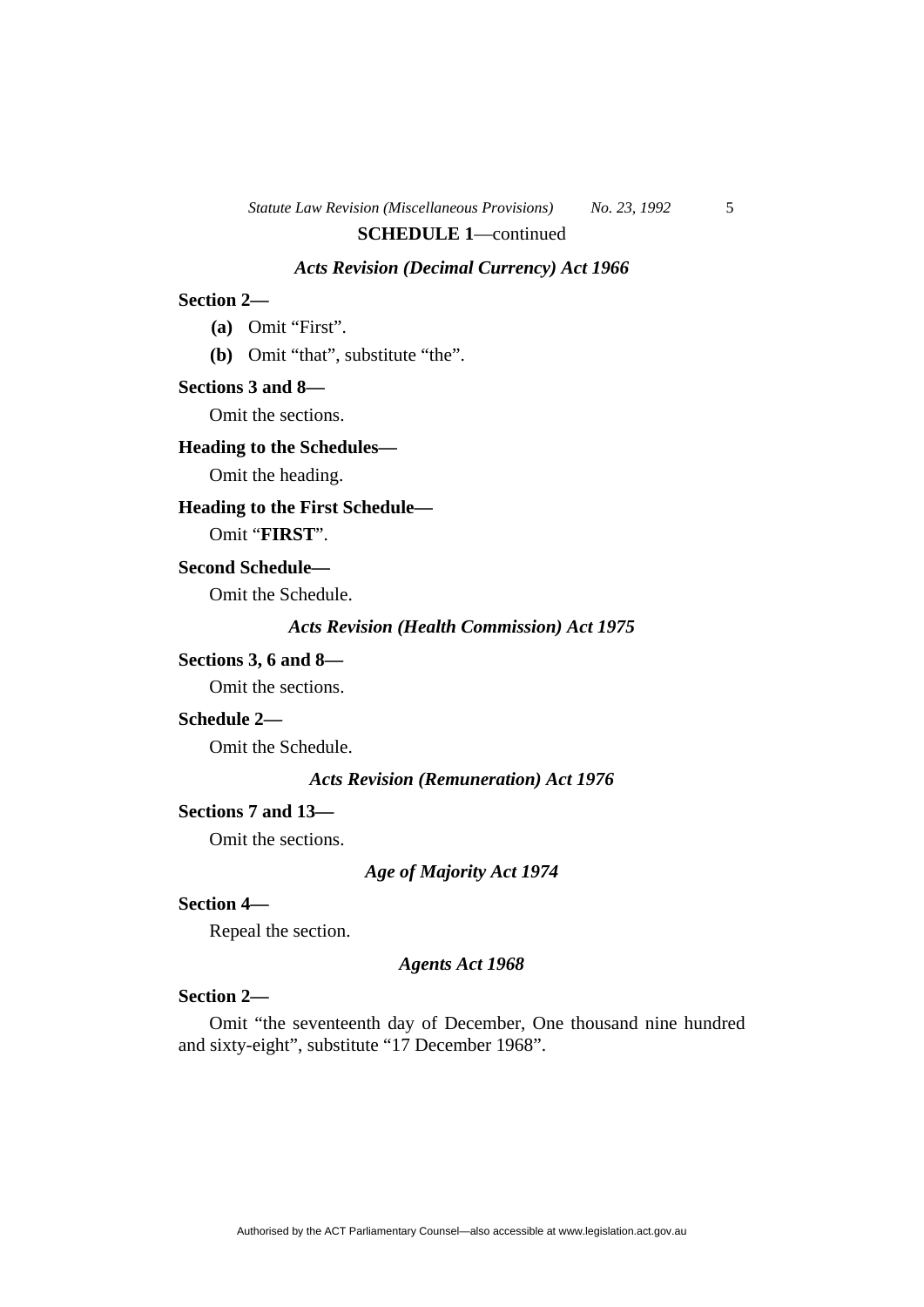# **Subsection 15 (1)—**

Omit the subsection, substitute the following subsection:

"15. (1) The Minister may, in writing, appoint a person to act as a member—

- (a) during a vacancy in the office of a member, whether or not an appointment has previously been made to the office; or
- (b) during any period, or during all periods, when a member is absent from duty or from the Territory or is, for any other reason, unable to perform the functions of the office;

but a person appointed to act during a vacancy shall not continue so to act for more than 12 months.".

#### **Subsection 15 (3)—**

Omit the subsection, substitute the following subsection:

"(3) Anything done by, or in relation to, a person purporting to act under this section is not invalid on the ground that—

- (a) the occasion for the person's appointment had not arisen;
- (b) there is a defect or irregularity in connection with the person's appointment; or
- (c) the person's appointment has ceased to have effect.".

# **Paragraph 18 (1) (b)—**

- **(a)** Omit "he" (first occurring), substitute "the person".
- **(b)** Insert "or she" after "he" (last occurring).

# **Paragraph 18 (2) (b)—**

- **(a)** Omit "he" (first occurring), substitute "the person".
- **(b)** Insert "or she" after "he" (last occurring).

# **Paragraph 18 (3) (b)—**

- **(a)** Omit "he" (first occurring), substitute "the person".
- **(b)** Insert "or she" after "he" (last occurring).

# **Paragraph 26 (2) (b)—**

- **(a)** Omit "he" (first occurring), substitute "the person".
- **(b)** Insert "or she" after "he" (last occurring).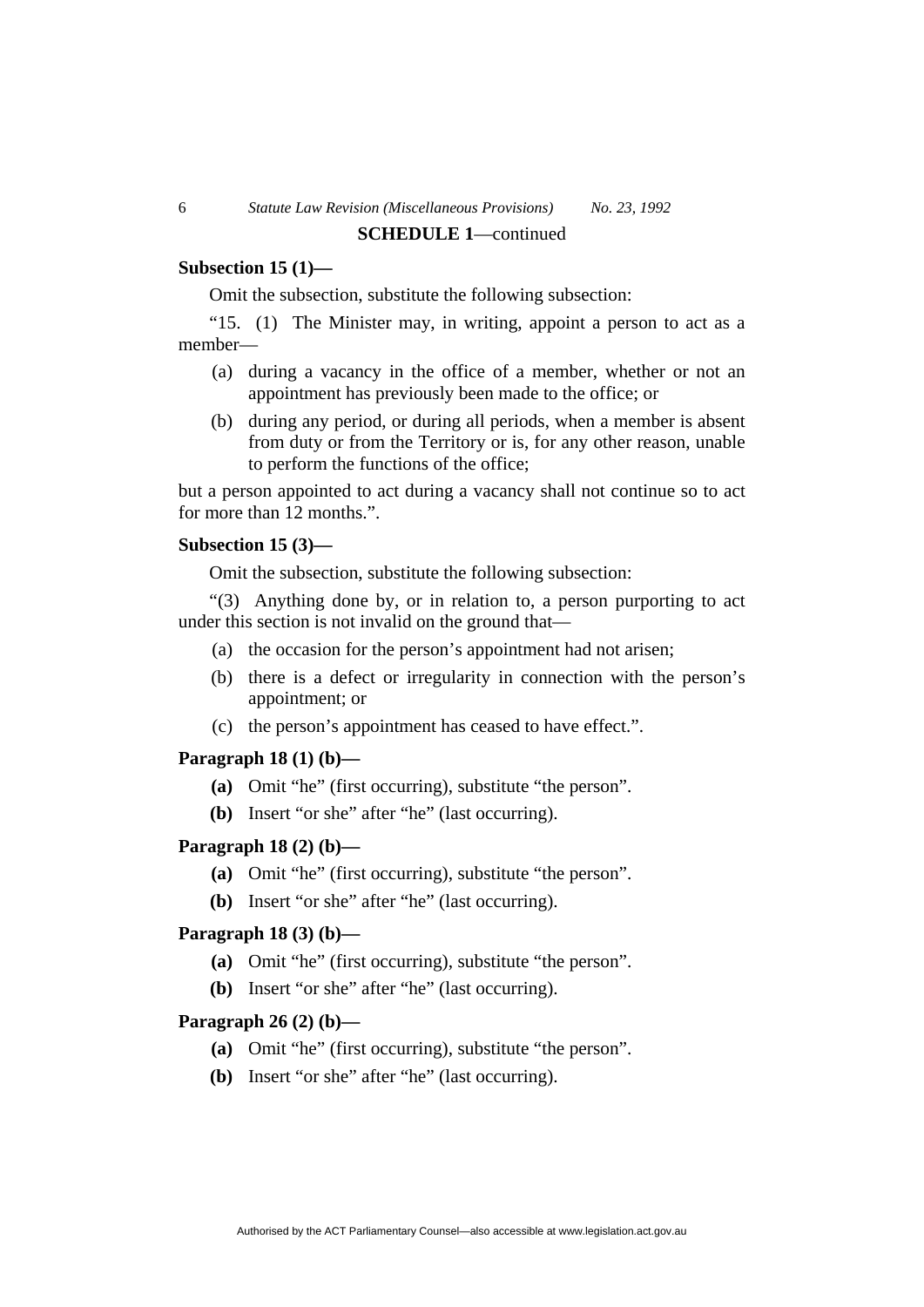# **Paragraph 30 (2) (b)—**

- **(a)** Omit "he" (first occurring), substitute "the person".
- **(b)** Insert "or she" after "he" (last occurring).

# **Paragraph 34 (2) (b)—**

- **(a)** Omit "he" (first occurring), substitute "the person".
- **(b)** Insert "or she" after "he" (last occurring).

#### **Paragraph 35 (2) (b)—**

Insert "or she" after "he".

# **Subsection 37 (1)—**

Omit "(ii) of paragraph (b) of section 36 of this Act", substitute "36 (b)  $(ii)$ ".

# **Subsection 37 (2)—**

Omit "(i) of paragraph (b) of section 36 of this Act", substitute "36 (b)  $(i)$ ".

#### **Paragraph 46 (b)—**

- **(a)** Omit "his" (first occurring), substitute "the person's".
- **(b)** Insert "or her" after "his" (second and third occurring).
- **(c)** Omit "he", substitute "the person".

# **Further amendments—**

The following provisions are amended by omitting "he" and substituting "the person":

Paragraphs 18 (1) (a), 18 (2) (a), 18 (3) (a), 26 (1) (a), (b), (c) and (d), 26 (2) (a), 30 (1) (a), (b), (c) and (d), 30 (2) (a), 34 (1) (a), (b), (c) and (d), 34 (2) (a) and 46 (a).

# *Air Pollution Act 1984*

# **Subsection 4 (1) (definition of "unleaded petrol", paragraph (b))—**

Omit "phosphorous", substitute "phosphorus".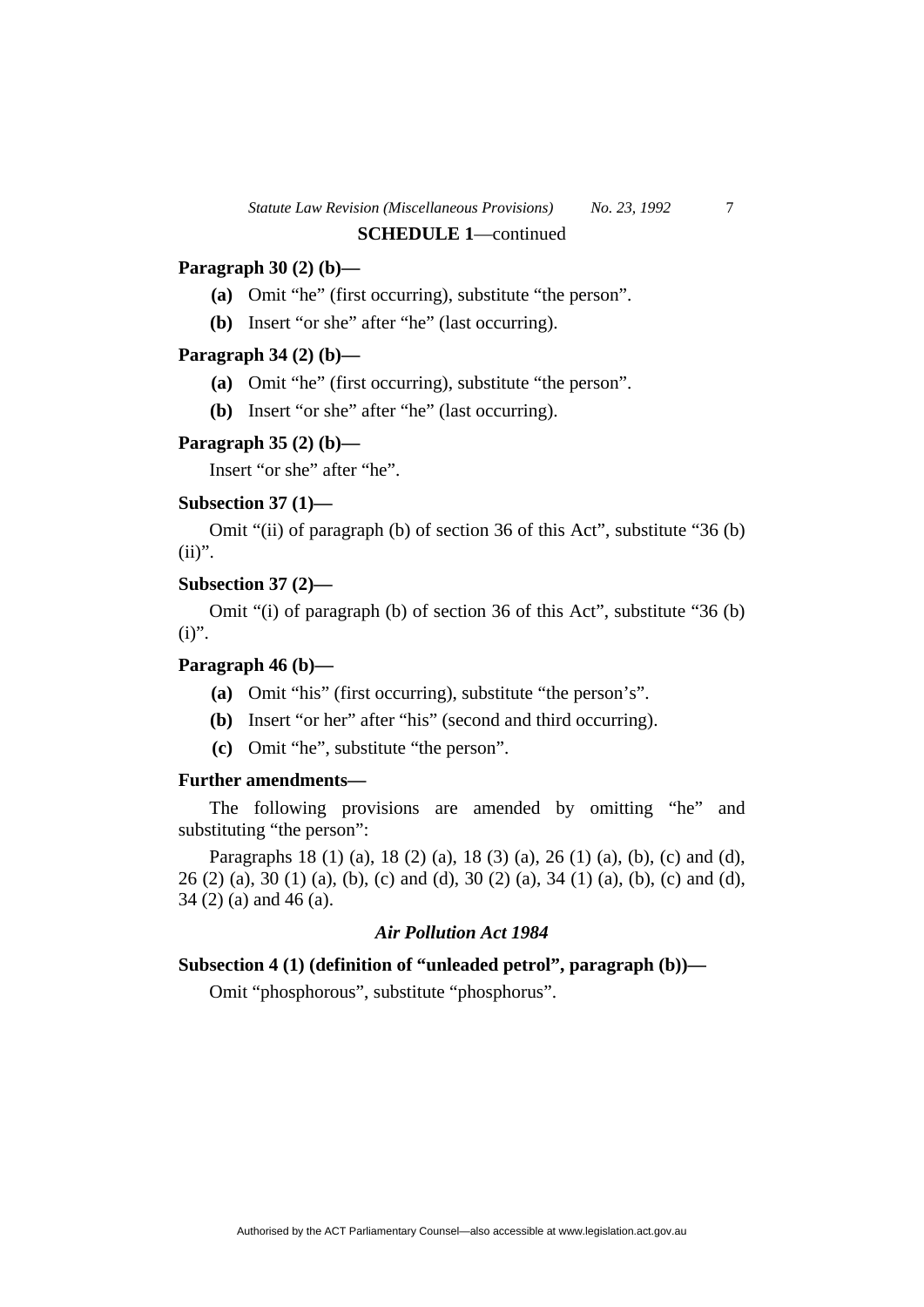# **SCHEDULE 1**—continued

# *Architects Act 1959*

# **Section 11—**

Omit the section, substitute the following section:

#### **Acting appointments**

"11. (1) The Minister may, in writing, appoint a person to act as a member—

- (a) during a vacancy in the office of a member, whether or not an appointment has previously been made to the office; or
- (b) during any period, or during all periods, when a member is absent from duty or from the Territory or is, for any other reason, unable to perform the functions of the office;

but a person appointed to act during a vacancy shall not continue so to act for more than 12 months.

"(2) Anything done by, or in relation to, a person purporting to act under this section is not invalid on the ground that—

- (a) the occasion for the person's appointment had not arisen;
- (b) there is a defect or irregularity in connection with the person's appointment;
- (c) the person's appointment has ceased to have effect; or
- (d) the occasion for the action had not arisen.".

# **Paragraph 15 (1) (a)—**

Omit "his", substitute "the person's".

# **Paragraph 15 (1) (b)—**

- **(a)** Omit "his" (first occurring), substitute "the person's".
- **(b)** Omit "he", substitute "the person".
- **(c)** Insert "or her" after "his".

## **Paragraph 15 (1) (c)—**

Omit "his", substitute "the person's".

# **Paragraph 15 (1) (d)—**

Omit "him", substitute "the person".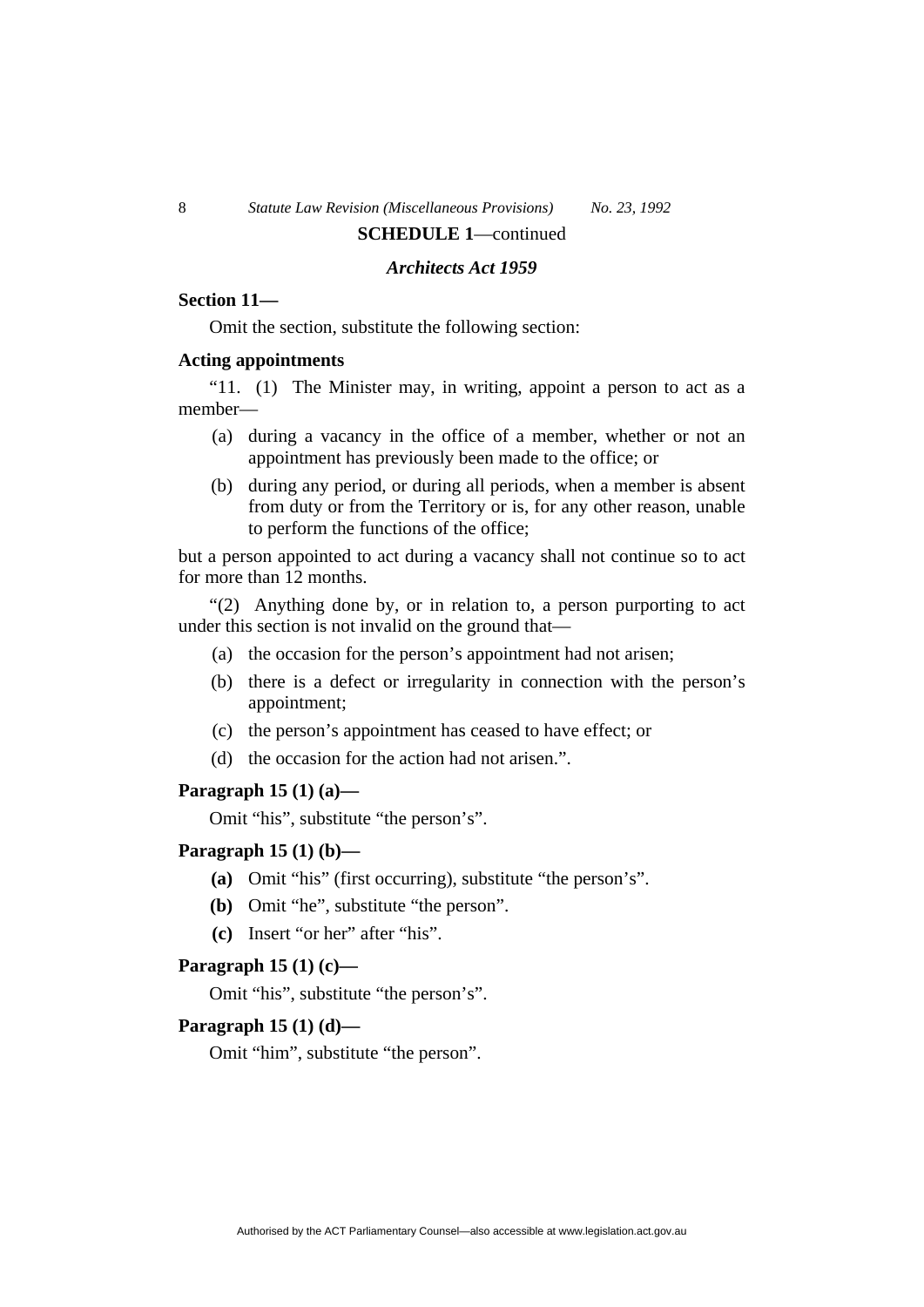# **Paragraph 15 (1) (e)—**

Omit "his", substitute "the person's".

#### **Subsection 17 (7)—**

Omit "twenty-six of this Act", substitute "26".

#### **Subsection 22 (2)—**

Omit "(e) of subsection (1) of this section", substitute "(1) (e)".

#### **Subsection 24 (1)—**

- **(a)** Omit "his" (wherever occurring), substitute "the person's".
- **(b)** Omit "him", substitute "the person".
- **(c)** Omit "fourteen", substitute "14".

#### **Subsection 24 (2)—**

- **(a)** Insert "or her" after "him".
- **(b)** Omit "the last preceding subsection", substitute "subsection (1)".

# **Section 24, penalty at foot—**

- **(a)** Omit "Ten dollars", substitute "\$10".
- **(b)** Omit "fourteen", substitute "14".

# **Subsection 25 (1)—**

Omit "twenty-two of this Act", substitute "22".

# **Section 26—**

- **(a)** Omit "twenty-two of this Act", substitute "22".
- **(b)** Omit "he", substitute "the person".

# **Section 28—**

- **(a)** Insert "or her" after "his".
- **(b)** Omit "he", substitute "the person".

#### **Section 28, penalty at foot—**

- **(a)** Omit "Two hundred dollars", substitute "\$200".
- **(b)** Omit "Ten dollars", substitute "\$10".

# **Section 29—**

**(a)** Omit "his" (first occurring), substitute "the".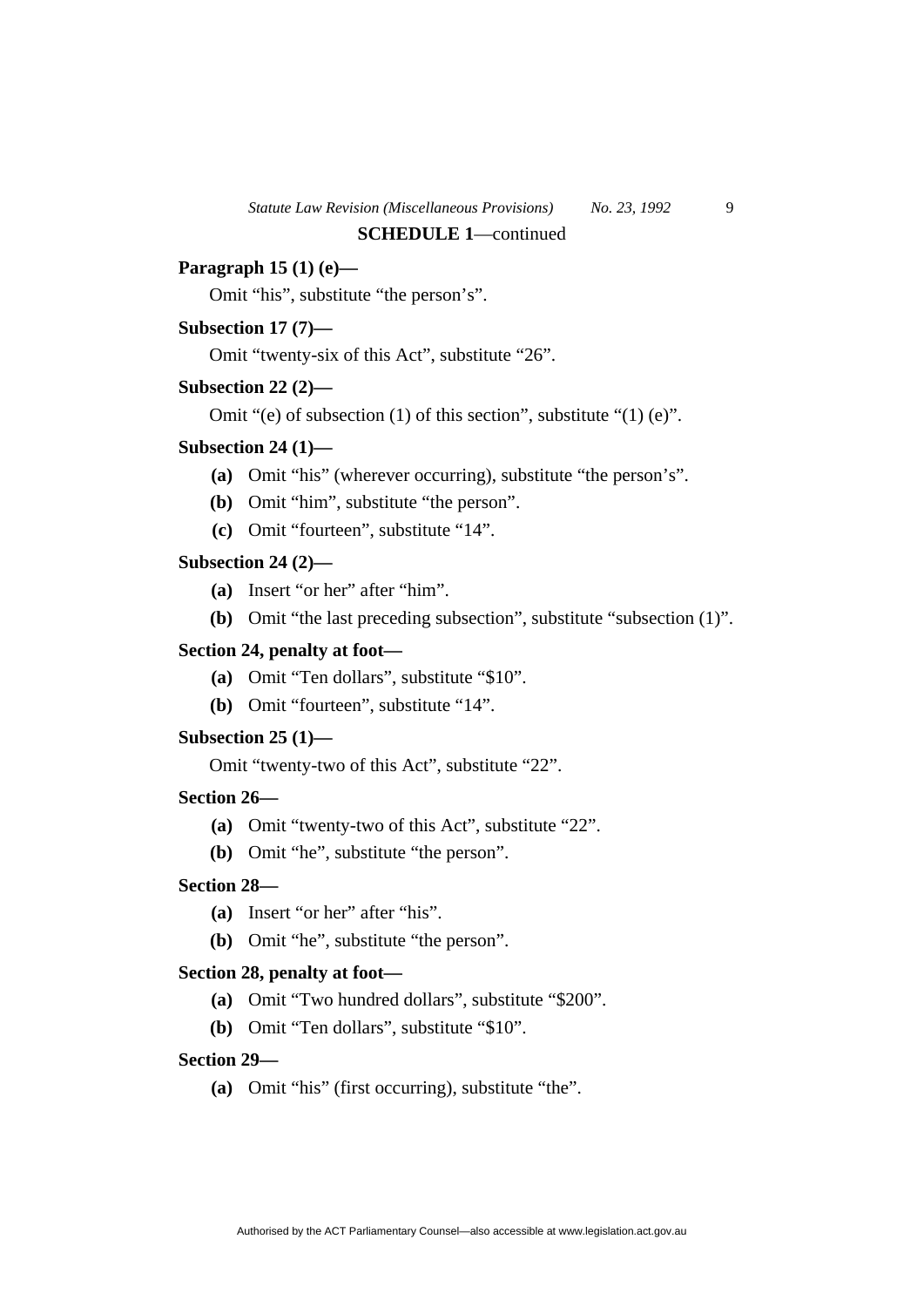# **(b)** Insert "or her" after "his" (second occurring).

#### **Subsection 30 (1)—**

**(a)** Insert "or her" after "his".

**(b)** Omit "he", substitute "the person".

#### **Subsection 30 (1), penalty at foot—**

Omit "Two hundred dollars", substitute "\$200".

#### **Subsection 31 (1)—**

- **(a)** Omit "by writing under his hand", substitute "in writing".
- **(b)** Omit "his" (second occurring), substitute "the person's".
- **(c)** Insert "or she" after "he".

#### **Paragraph 31 (2) (b)—**

- **(a)** Omit "him", substitute "the person".
- **(b)** Insert "or her" after "his".

# **Paragraph 31 (2) (c)—**

Omit "his", substitute "the person's".

#### **Subsection 35 (2)—**

Omit "thirty-eight of this Act", substitute "38".

#### **Subsection 37 (2)—**

Omit "the last preceding subsection", substitute "subsection (1)".

#### *Betting (Totalizator Administration) Act 1964*

# **Section 2—**

Omit "the first day of September, One thousand nine hundred and sixty-four", substitute "1 September 1964".

# *Bookmakers Act 1985*

#### **Subsection 13 (1)—**

Omit "Subject to subsection (2), the Minister may", substitute "The Minister may, in writing,".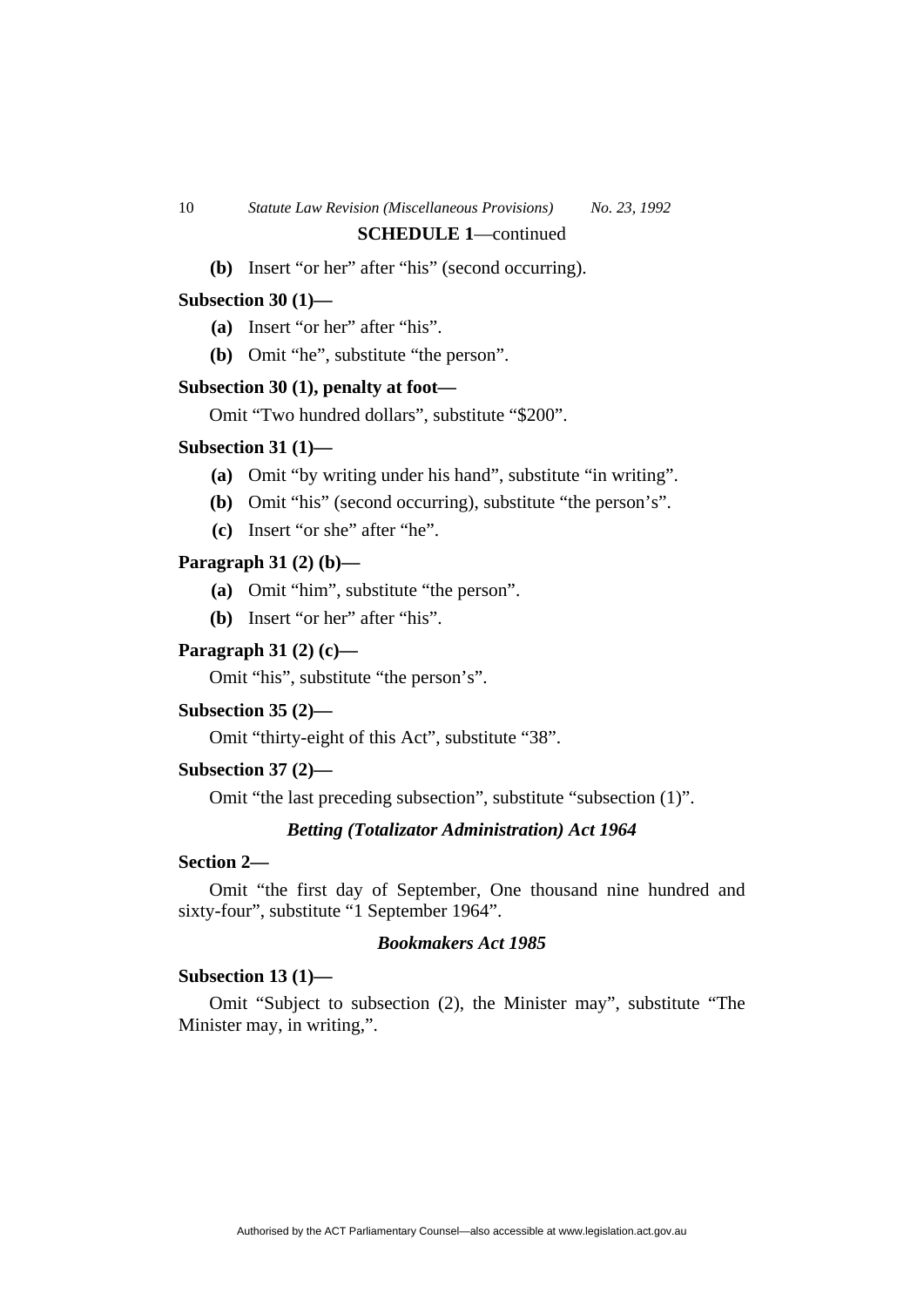# **Subsections 13 (3), (4) and (5)—**

Omit the subsections, substitute the following subsection:

"(3) Anything done by, or in relation to, a person purporting to act under this section is not invalid on the ground that—

- (a) the occasion for the person's appointment had not arisen;
- (b) there is a defect or irregularity in connection with the person's appointment;
- (c) the person's appointment has ceased to have effect; or
- (d) the occasion for the action had not arisen.".

# **Section 56—**

Omit "Regulations", substitute "regulations".

# *Building Act 1972*

#### **Paragraph 9 (2) (a)—**

Omit "permit, a notice", substitute "permit or a notice".

# **Paragraph 16 (5) (c)—**

Omit "*-1972*".

# **Subparagraph 32 (1) (a) (i)—**

Omit "*-1967*".

### **Subsection 32 (3)—**

Omit "(a), (b) and (c) of subsection (1) of section 34 of this Act", substitute "34 (1) (a), (b) and (c)".

#### **Subsection 33 (4)—**

Omit "of this section".

# **Paragraph 34 (1) (a)—**

Omit "*-1967*".

#### **Subsection 36 (3)—**

Omit "*-1970*".

#### **Paragraph 43 (1) (f)—**

Omit "*-1972*".

Authorised by the ACT Parliamentary Counsel—also accessible at www.legislation.act.gov.au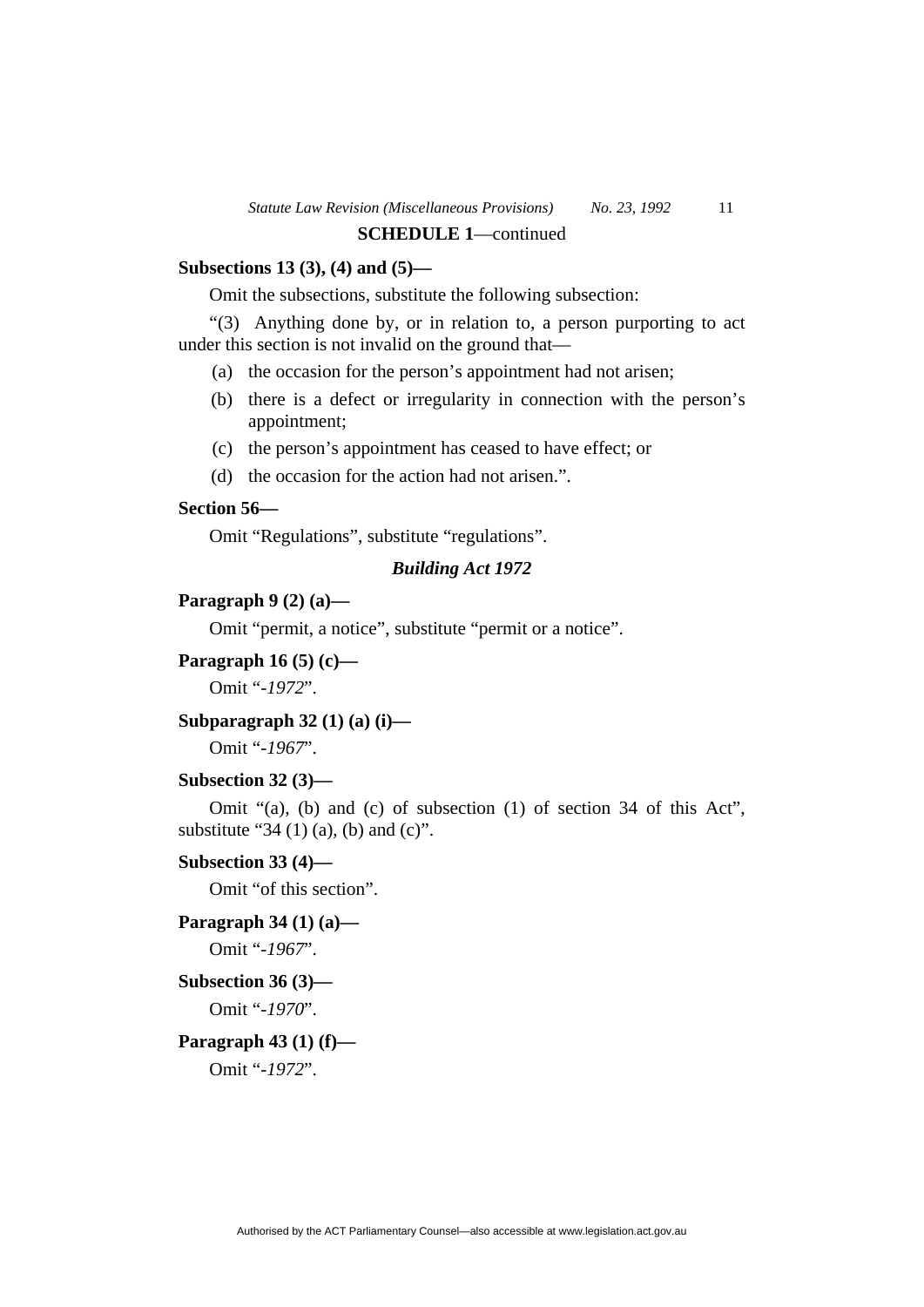#### **Paragraph 46 (1) (e)—**

Omit "*-1973*".

# **Paragraph 53 (9) (a)—**

Omit "*-1970*".

# **Paragraph 53 (9) (c)—**

Omit "*-1972*".

# **Subsection 56 (2)—**

Omit "(2) or (6) of section 53 of this Act", substitute "53 (2) or (6)".

# **Section 62—**

Omit "*-1970*".

# *Canberra Theatre Trust Act 1965*

# **Subsection 9 (1)—**

- **(a)** Omit "under the last preceding section".
- **(b)** Insert "or her" after "his" (wherever occurring).

#### **Paragraph 9 (2) (a)—**

- **(a)** Omit "under the last preceding section".
- **(b)** Insert "or her" after "his".

#### **Paragraph 9 (2) (b)—**

Omit "he", substitute "the acting trustee".

#### **Subsection 9 (2)—**

Omit ", subject to this section,".

# **Subsection 9 (3)—**

Omit the subsection, substitute the following subsections:

" $(3)$  Except where subsections  $(1)$  and  $(2)$  apply, the Minister may, in writing, appoint a person to act as a trustee—

 (a) during a vacancy in the office of a trustee, whether or not an appointment has previously been made to the office; or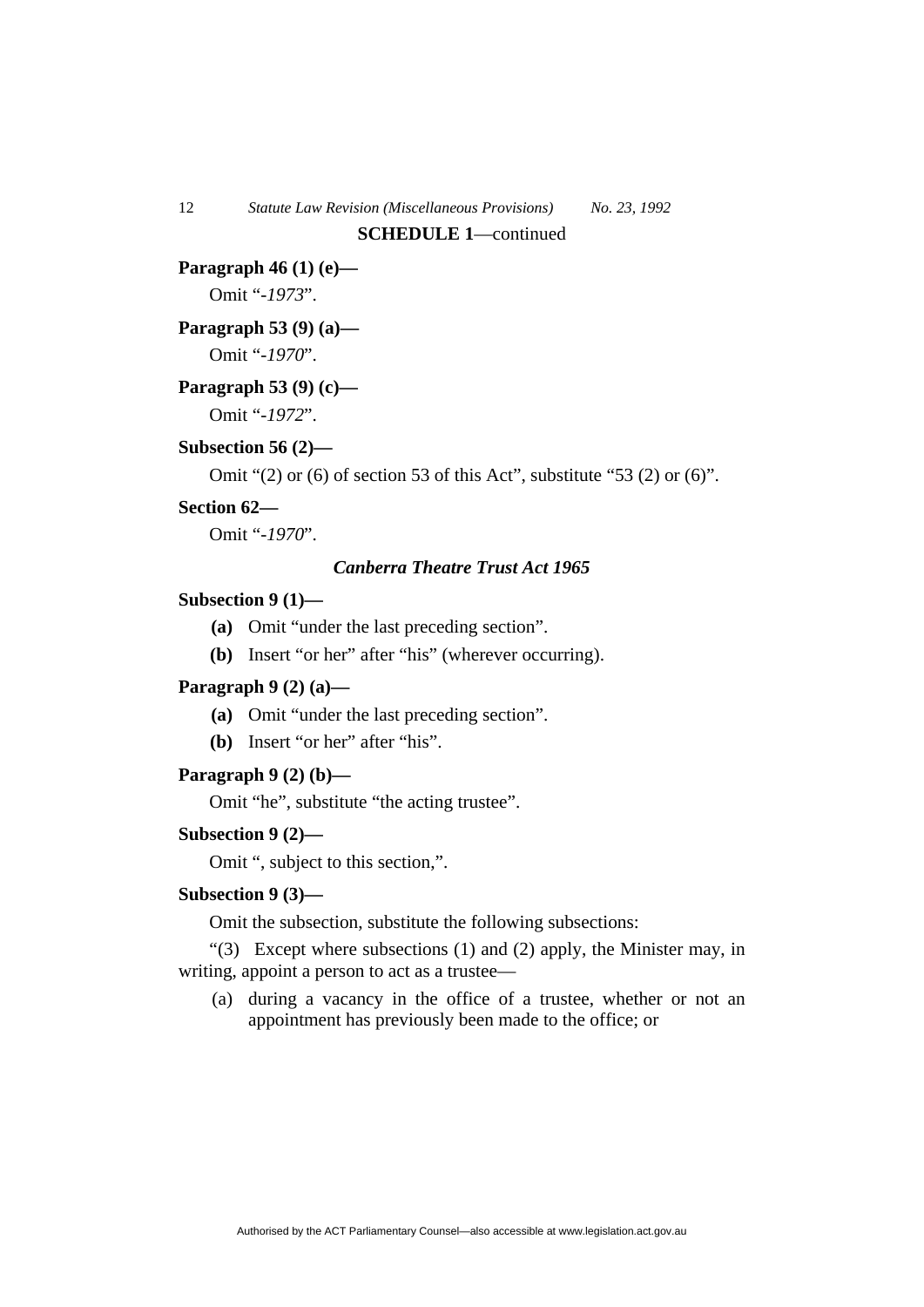# **SCHEDULE 1**—continued

 (b) during any period, or during all periods, when a trustee is absent from duty or from the Territory or is, for any other reason, unable to perform the functions of the office;

but a person appointed to act during a vacancy shall not continue so to act for more than 12 months.

"(4) Anything done by, or in relation to, a person purporting to act under this section is not invalid on the ground that—

- (a) the occasion for the person's appointment had not arisen;
- (b) there is a defect or irregularity in connection with the person's appointment;
- (c) the person's appointment has ceased to have effect; or
- (d) the occasion for the action had not arisen or had ceased.

"(5) Subparagraph 28A (b) (i) of the *Interpretation Act 1967* does not apply to enable a trustee to determine the remuneration and allowances to be paid to a person the trustee appoints to act in the trustee's place.".

#### **Subsection 12 (2)—**

Omit "twenty-five", substitute "25".

#### **Subsection 12 (3)—**

Omit "the last preceding subsection", substitute "subsection (2)".

#### **Subsection 18 (2)—**

Omit "the last preceding subsection", substitute "subsection (1)".

# **Subsection 19 (2)—**

Omit "*-1974*" (wherever occurring).

# *Children's Services Act 1986*

#### **Subsection 49 (2)—**

Omit "sections", substitute "section".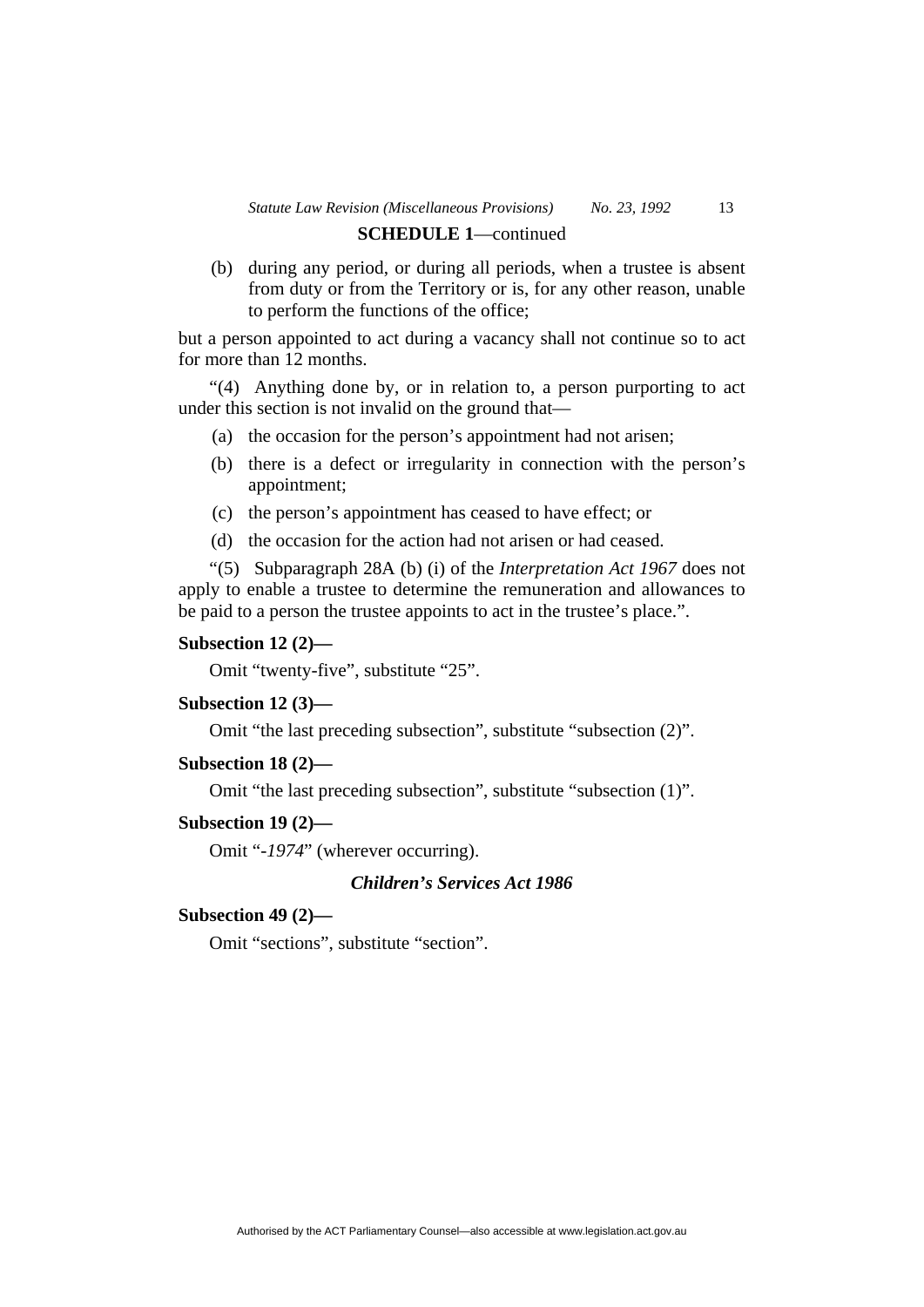# 14 *Statute Law Revision (Miscellaneous Provisions) No. 23, 1992*

# **SCHEDULE 1**—continued

# *Consumer Affairs Act 1973*

# **Section 13—**

Omit the section, substitute the following section:

#### **Acting appointments**

"13. (1) The Minister may, in writing, appoint a public servant to act as the Director—

- (a) during a vacancy in the office of the Director, whether or not an appointment has previously been made to the office; or
- (b) during any period, or during all periods, when the Director is absent from duty or from the Territory or is, for any other reason, unable to perform the functions of the office;

but a person appointed to act during a vacancy shall not continue so to act for more than 12 months.

"(2) Anything done by, or in relation to, a person purporting to act under this section is not invalid on the ground that—

- (a) the occasion for the person's appointment had not arisen;
- (b) there is a defect or irregularity in connection with the person's appointment;
- (c) the person's appointment has ceased to have effect; or
- (d) the occasion for the action had not arisen or had ceased.".

# **Conveyancing and Law of Property Act 1898 of the State of New South Wales in its application in the Territory**

# **Subsection 1 (2)—**

Repeal the subsection.

#### *Credit Act 1985*

#### **Subsection 189 (1)—**

Insert ", in writing," after "The Minister may".

#### **Subsection 189 (1A)—**

Insert ", in writing," after "The Minister may".

#### **Subsections 189 (2) to (7) (inclusive)—**

Omit the subsections.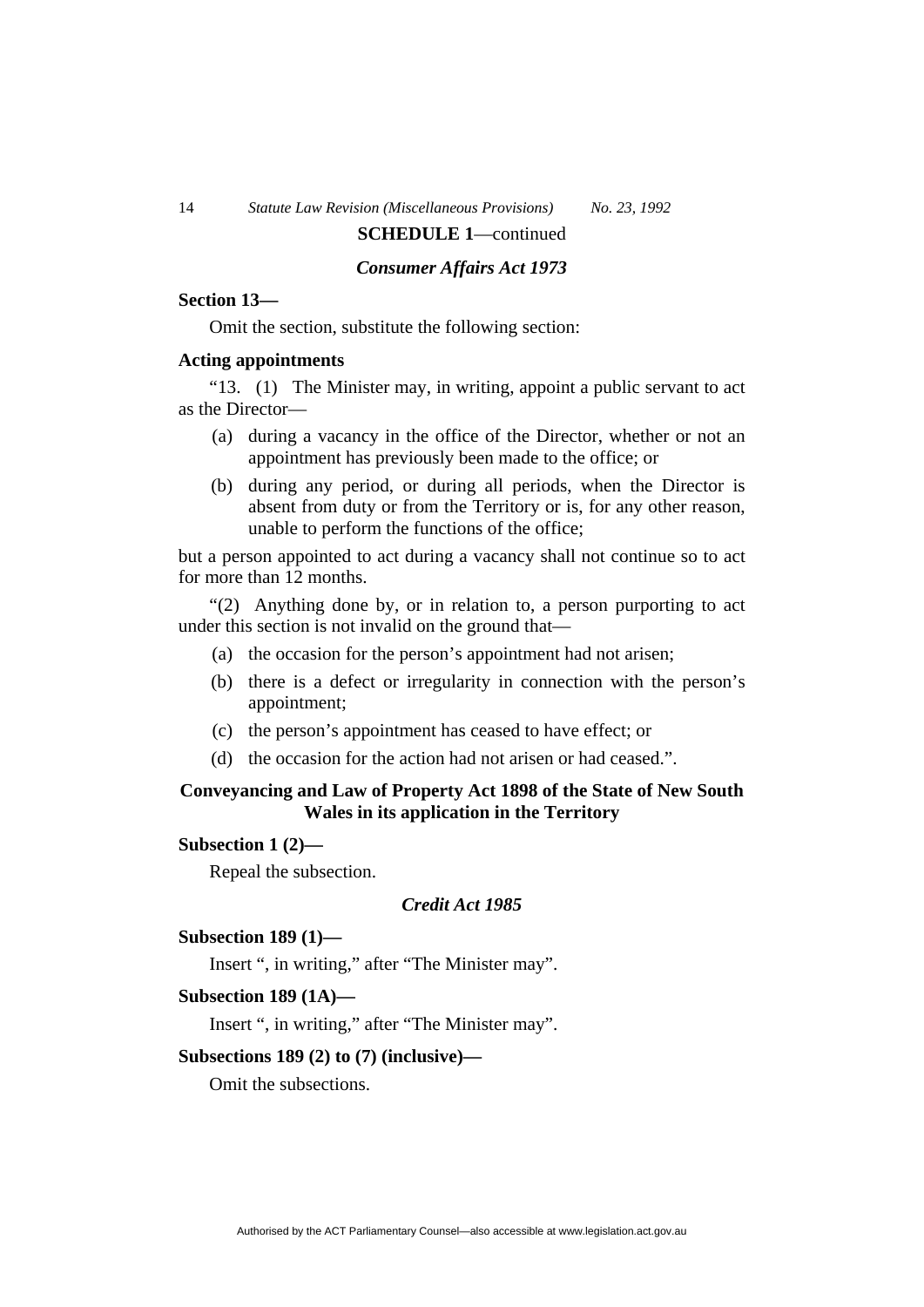# **Subsection 189 (8)—**

- **(a)** Omit "his" (wherever occurring), substitute "the".
- **(b)** Omit "him to act", substitute "the action".

# **Section 264—**

Repeal the section.

# **Crimes Act, 1900 of the State of New South Wales in its application in the Territory**

# **Subsection 4 (1) (definition of "X-Film")—**

Omit the definition.

#### **Section 47—**

Omit "column 1", substitute "column 2".

#### **Division 3B, Part IV (heading)—**

Insert the following heading after section 135G:

# "*Division 3B—Offences relating to computers*".

#### **Sections 152 to 155 (inclusive)—**

Sections 152, 153, 154 and 155 are relocated so that they appear after the heading to Division 3B inserted in Part IV by this Act and are renumbered as sections 135H, 135J, 135K and 135L, respectively.

#### **Division 5, Part IV (heading)—**

Omit the heading.

*Disability Services Act 1991* 

#### **Section 4 (definition of "grant")—**

Omit "5", substitute "6".

# **Section 4 (definition of "research and development activity"), paragraph (h)—**

Omit "8", substitute "9".

# **Subsection 9 (1)—**

Omit "3", substitute "4".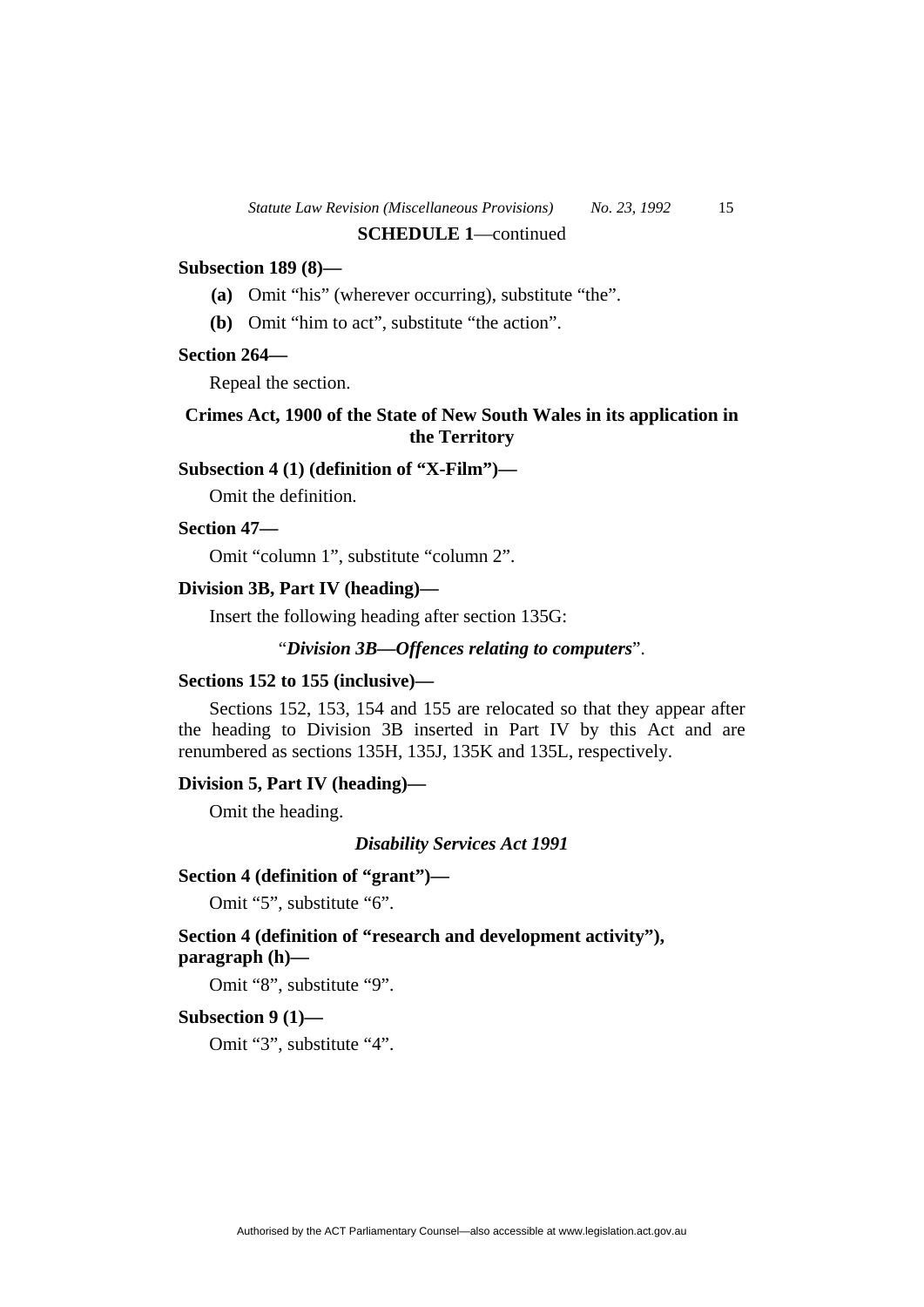# **SCHEDULE 1**—continued

# **Games Wagers and Betting-houses Act 1901 of the State of New South Wales in its application in the Territory**

#### **Section 2—**

Omit "to the Territory", substitute "in the Territory".

# **Subsection 15 (1)—**

Omit "Court of Petty Session", substitute "Magistrates Court".

#### **Section 20—**

Omit "(a)" and "(b)" (second occurring), substitute "(c)" and "(d)" respectively.

#### **Section 21—**

Omit "(a)" and "(b)" (second occurring), substitute "(c)" and "(d)" respectively.

# **Section 22—**

Omit "(a)" and "(b)" (second occurring), substitute "(d)" and "(e)" respectively.

#### **Second Schedule—**

Omit "**Court of Petty Sessions**", substitute "**Magistrates Court**".

# **Gaming and Betting Act 1906 of the State of New South Wales in its application in the Territory**

#### **Subsection 18 (1)—**

Omit "(a)" and "(b)" (second occurring), substitute "(c)" and "(d)" respectively.

#### **Subsection 18 (2)—**

Omit "(a)" and "(b)" (second occurring), substitute "(d)" and "(e)" respectively.

# **Section 23—**

Omit "(a)" and "(b)" (second occurring), substitute "(c)" and "(d)" respectively.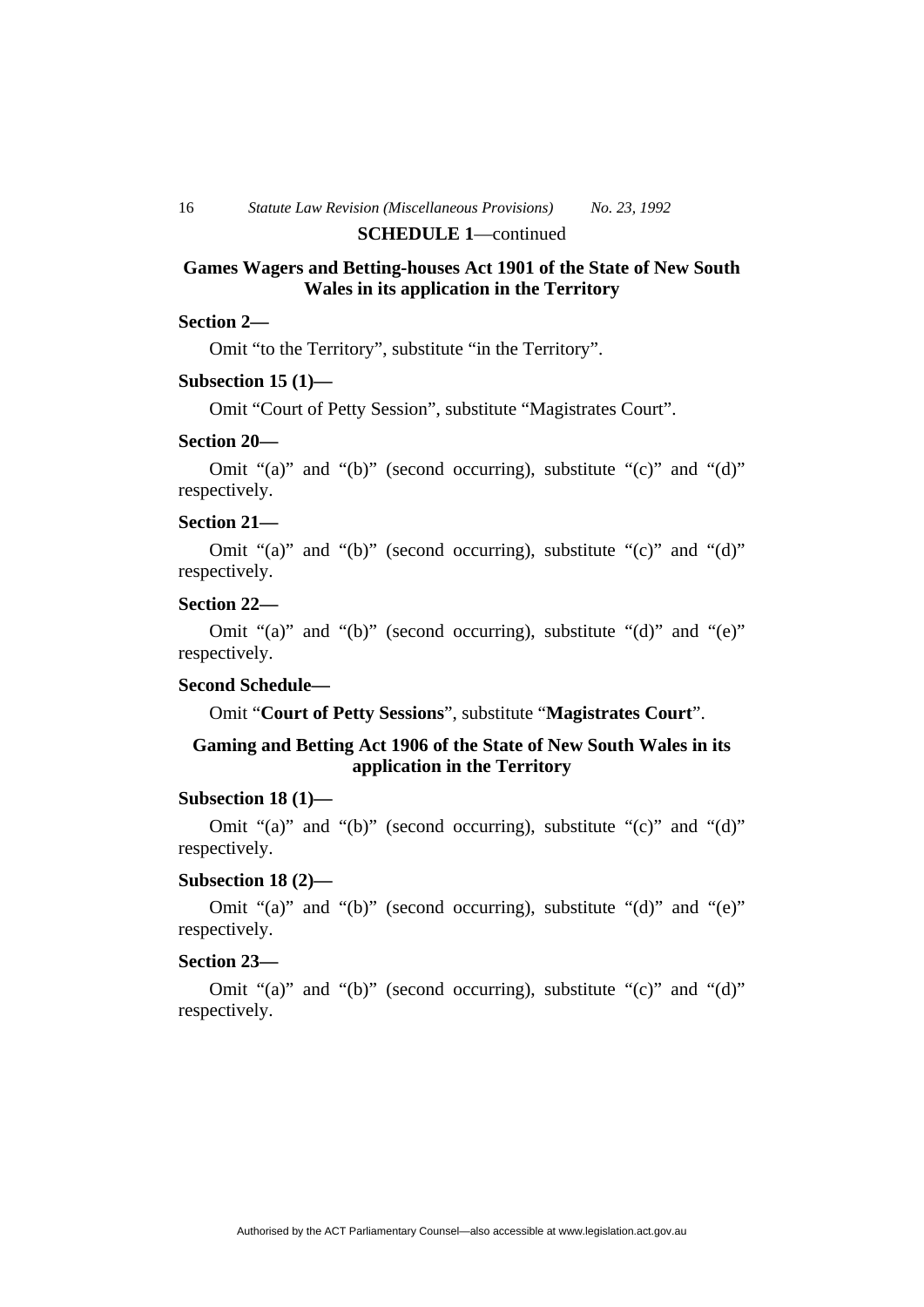#### *Interpretation Act 1967*

# **Subsection 14 (1) (definition of "Commonwealth country")—**

Omit "the countries specified in the Schedule to this Act", substitute "a country that forms part of the Commonwealth of Nations".

# **Subsection 14 (1) (definition of "Commonwealth country", paragraph (a))—**

Omit "a country specified in the Schedule to this Act", substitute "such a country".

# **Subsection 14 (1) (definition of "Commonwealth country", paragraph (b))—**

Omit "a country so specified", substitute "such a country".

#### **Paragraph 31A (b)—**

Omit "or", substitute "of".

# **The Schedule—**

Omit the Schedule.

#### *Landlord and Tenant Act 1949*

**Subsection 15 (2)—**  Omit "(1) or".

#### *Legal Aid Act 1977*

#### **Subsection 10 (1)—**

Paragraph "(a)" (second occurring) is relettered "(g)".

#### *Limitation Act 1985*

#### **Subsection 8 (1) (definition of "cause of action")—**

Omit "which give", substitute "that gives".

# *Magistrates Court Act 1930*

#### **Subsection 147 (2)—**

Omit "to the Territory", substitute "in the Territory".

# **Section 195—**

Omit "her or him", substitute "the Registrar".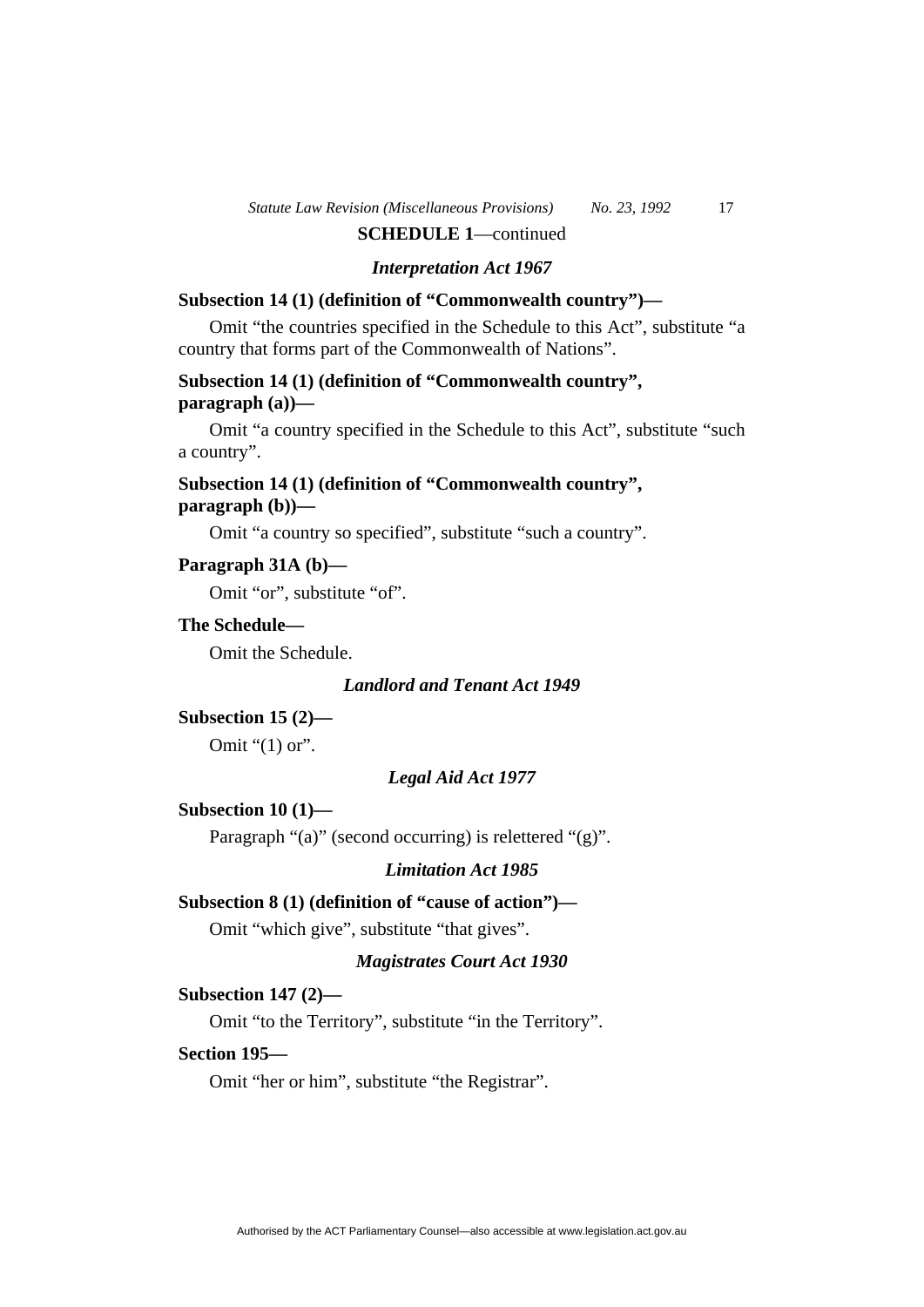# *Milk Authority Act 1971*

#### **Subsection 4 (1) (definition of "residential premises")—**

Omit "-*1971*".

#### **Subsection 7 (4)—**

Omit ", other than the member referred to in subsection (5),".

#### **Subsection 8 (2)—**

Omit the subsection.

#### **Section 13—**

Repeal the section, substitute the following section:

# **Acting appointments**

"13. (1) The Minister may, in writing, appoint a person to act as the Chairperson of the Authority—

- (a) during a vacancy in the office of the Chairperson, whether or not an appointment has previously been made to the office; or
- (b) during any period, or during all periods, when the Chairperson is absent from duty or from the Territory or is, for any other reason, unable to perform the functions of the office;

but a person appointed to act during a vacancy shall not continue so to act for more than 12 months.

"(2) The Minister may, in writing, appoint a person to act as a member of the Authority—

- (a) during a vacancy in the office of a member, whether or not an appointment has previously been made to the office; or
- (b) during any period, or during all periods, when a member is absent from duty or from the Territory or is, for any other reason, unable to perform the functions of the office;

but a person appointed to act during a vacancy shall not continue so to act for more than 12 months.

"(3) Anything done by, or in relation to, a person purporting to act under this section is not invalid on the ground that—

- (a) the occasion for the person's appointment had not arisen;
- (b) there is a defect or irregularity in connection with the person's appointment;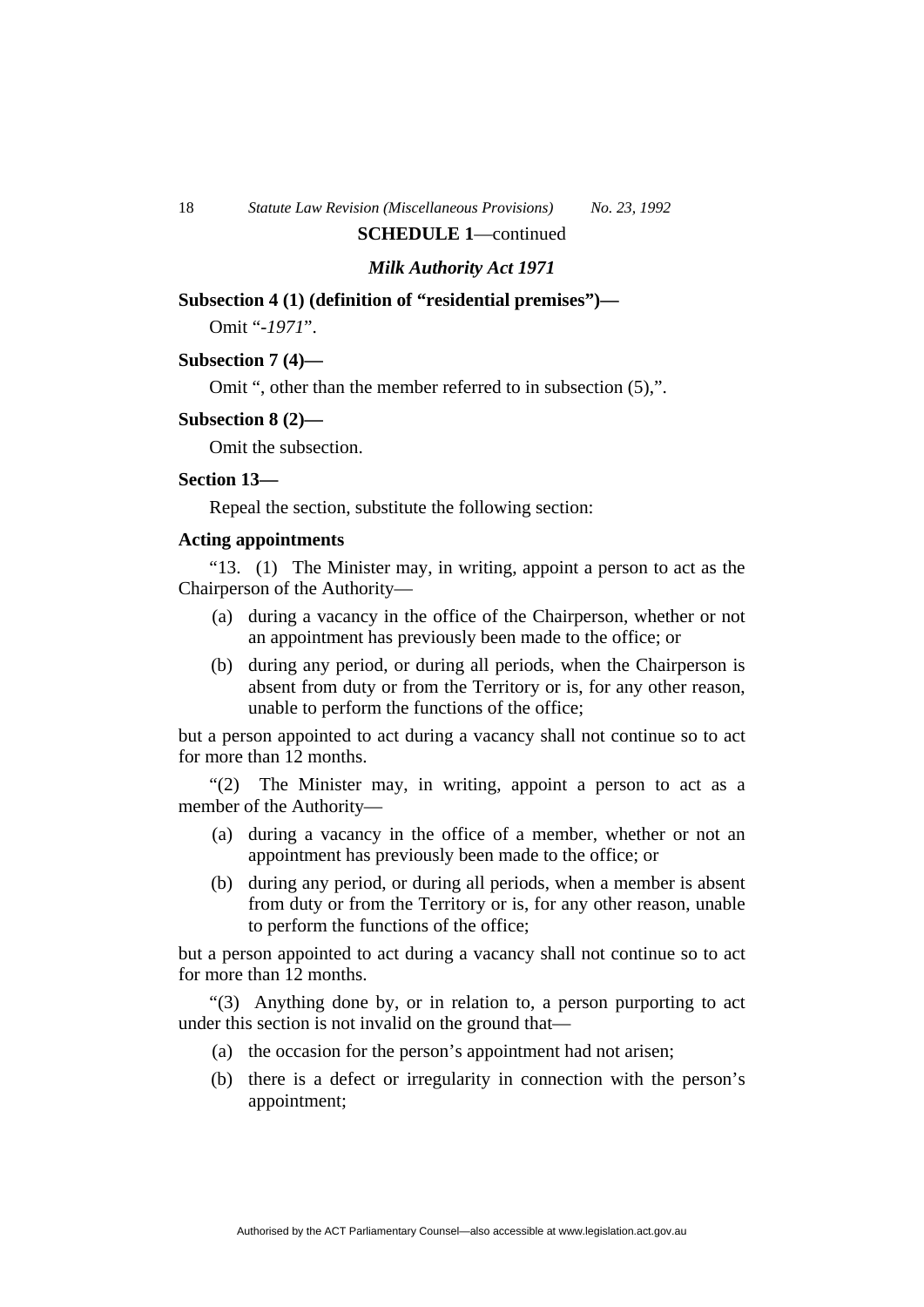- (c) the person's appointment has ceased to have effect; or
- (d) the occasion for the action had not arisen.".

# **Subsection 17 (3)—**

Omit "the last preceding subsection", substitute "subsection (2)".

#### **Subsection 20 (2)—**

Omit "the last preceding subsection", substitute "subsection (1)".

#### **Subsection 20 (5)—**

- **(a)** Omit "the last preceding subsection", substitute "subsection (4)".
- **(b)** Omit "of this section" (wherever occurring).

#### **Paragraph 21 (5) (a)—**

Omit "(4A) of section 18 of this Act", substitute "18 (4A)".

# **Paragraph 21 (5) (b)—**

Omit "(3A) of section 19 of this Act", substitute "19 (3A)".

# **Further amendments—**

The following provisions are amended by omitting "of this section":

Subsections 20 (3), (4) and (6), subparagraph 20 (7) (b) (i) and paragraphs  $20(8)(a)$  and (b) and  $20(9)(a)$  and (b).

# *National Exhibition Centre Trust Act 1976*

# **Subsection 8 (6)—**

Omit "instrument of his", substitute "relevant instrument of".

# **Section 16—**

Repeal the section, substitute the following section:

# **Acting appointments**

"16. (1) The Minister may, in writing, appoint a person to act as a member—

 (a) during a vacancy in the office of a member, whether or not an appointment has previously been made to the office; or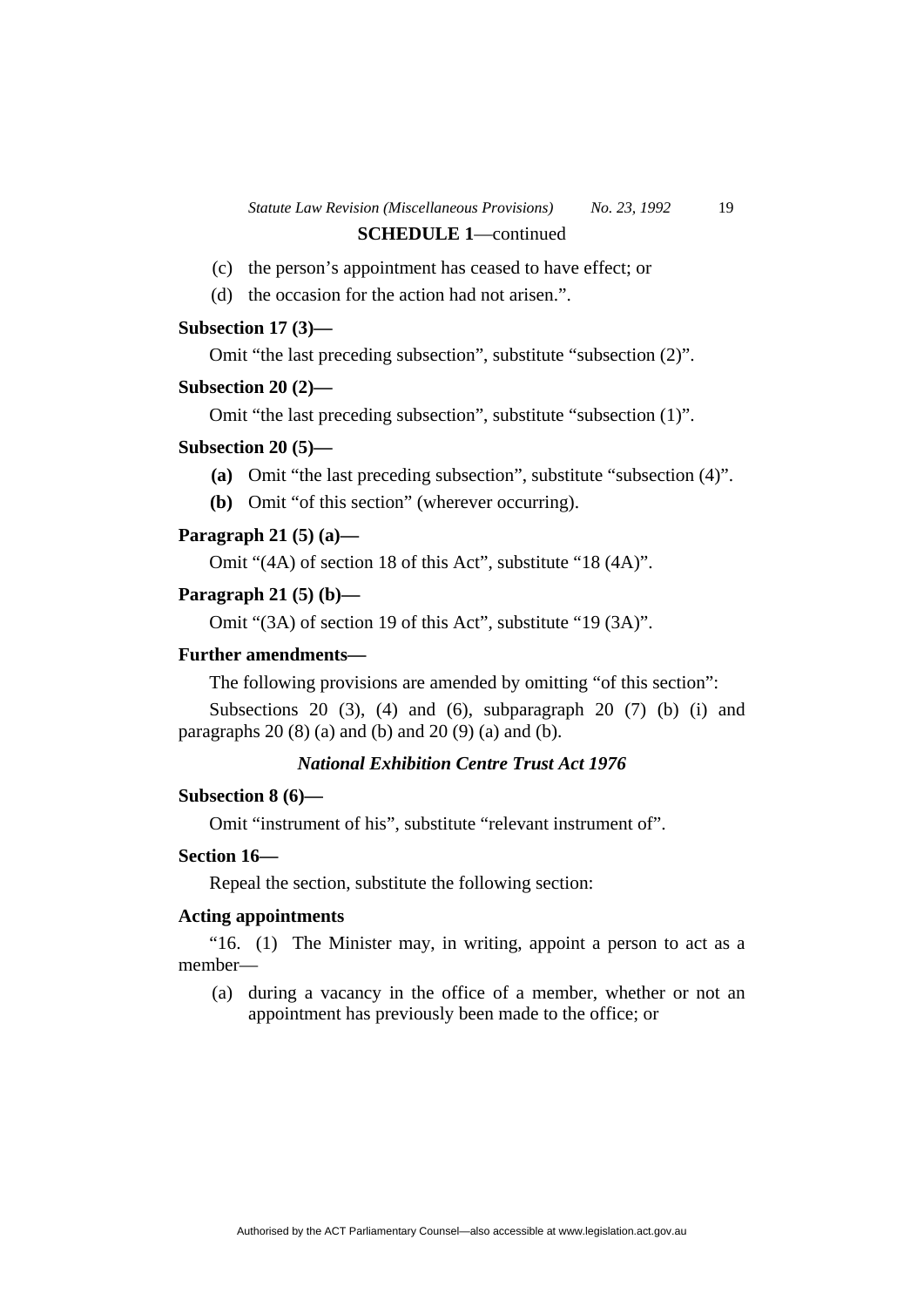# 20 *Statute Law Revision (Miscellaneous Provisions) No. 23, 1992*  **SCHEDULE 1**—continued

 (b) during any period, or during all periods, when a member is absent from duty or from the Territory or is, for any other reason, unable to perform the functions of the office;

but a person appointed to act during a vacancy shall not continue so to act for more than 12 months.

"(2) Anything done by, or in relation to, a person purporting to act under this section is not invalid on the ground that—

- (a) the occasion for the person's appointment had not arisen;
- (b) there is a defect or irregularity in connection with the person's appointment;
- (c) the person's appointment has ceased to have effect; or
- (d) the occasion for the action had not arisen.".

# *Plumbers, Drainers and Gasfitters Board Act 1982*

# **Section 47—**

Repeal the section.

# *Public Trustee Act 1985*

#### **Subsections 7 (1) and (2)—**

Insert ", in writing," after "Minister may".

# **Subsections 7 (4) to (7) (inclusive) and subsection (9)—**

Omit the subsections.

#### **Subsection 50 (1)—**

Insert ", in writing," after "Minister may".

# **Subsections 50 (2) to (5) (inclusive) and subsection (7)—**

Omit the subsections.

#### *Radiation Act 1983*

#### **Subsection 12 (1)—**

Insert ", in writing," after "Minister may".

# **Paragraph 12 (1) (b)—**

Omit "his", substitute "the".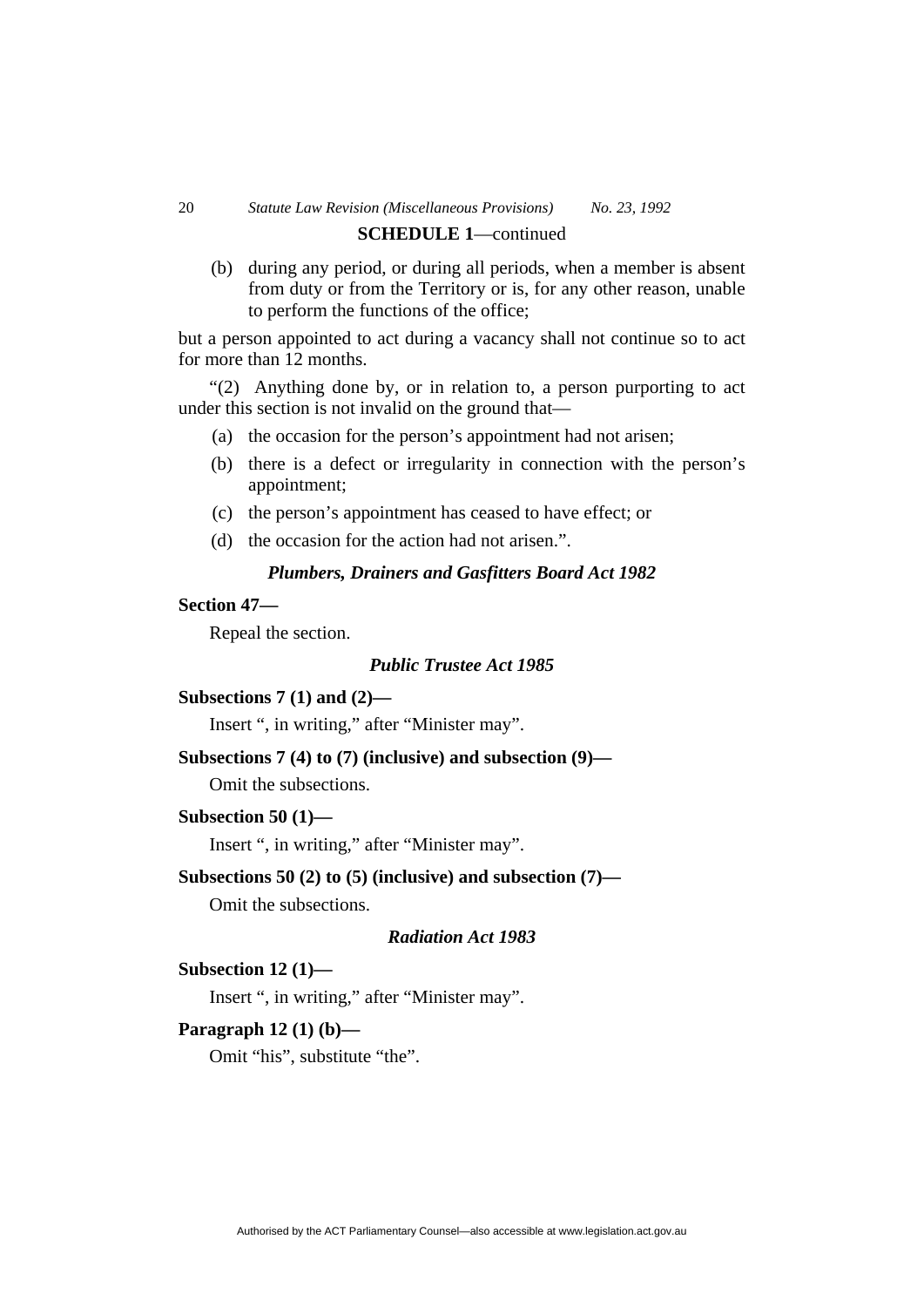# **Subsections 12 (2), (3) and (4)—**

Omit the subsections.

#### **Subsection 12 (5)—**

- **(a)** Omit "his" (wherever occurring), substitute "the".
- **(b)** Omit "him", substitute "the person".

#### **Section 74—**

Repeal the section.

# *Rates and Land Tax Act 1986*

# **Schedule—**

- **(a)** Omit "Acts", substitute "Act".
- **(b)** Omit the words "*Leases (Special Purposes) Act 1925*" and all the words after those words.

# *Registration of Births, Deaths and Marriages Act 1963*

#### **Paragraph 46G (2) (a)—**

Omit "*1975* of the Commonwealth", substitute "*1989*".

## **Paragraph 46G (2) (b)—**

- **(a)** Omit "28 (4)", substitute "26 (11)".
- **(b)** Omit "28" (second occurring), substitute "26".

# *Removal of Prisoners (Australian Capital Territory) Act 1968*

#### **Long title—**

Omit "Australian Capital".

#### **Section 1—**

Omit "*(Australian Capital Territory)*".

# **Subsection 3 (1) (definition of "constable")—**

Insert "another" before "Territory".

# **Subsection 3 (1) (definition of "court", paragraph (c))—**

Omit "established under the law of the Territory".

#### **Subsection 3 (1) (definition of "magistrate")—**

Omit "appointed under the law of the Territory".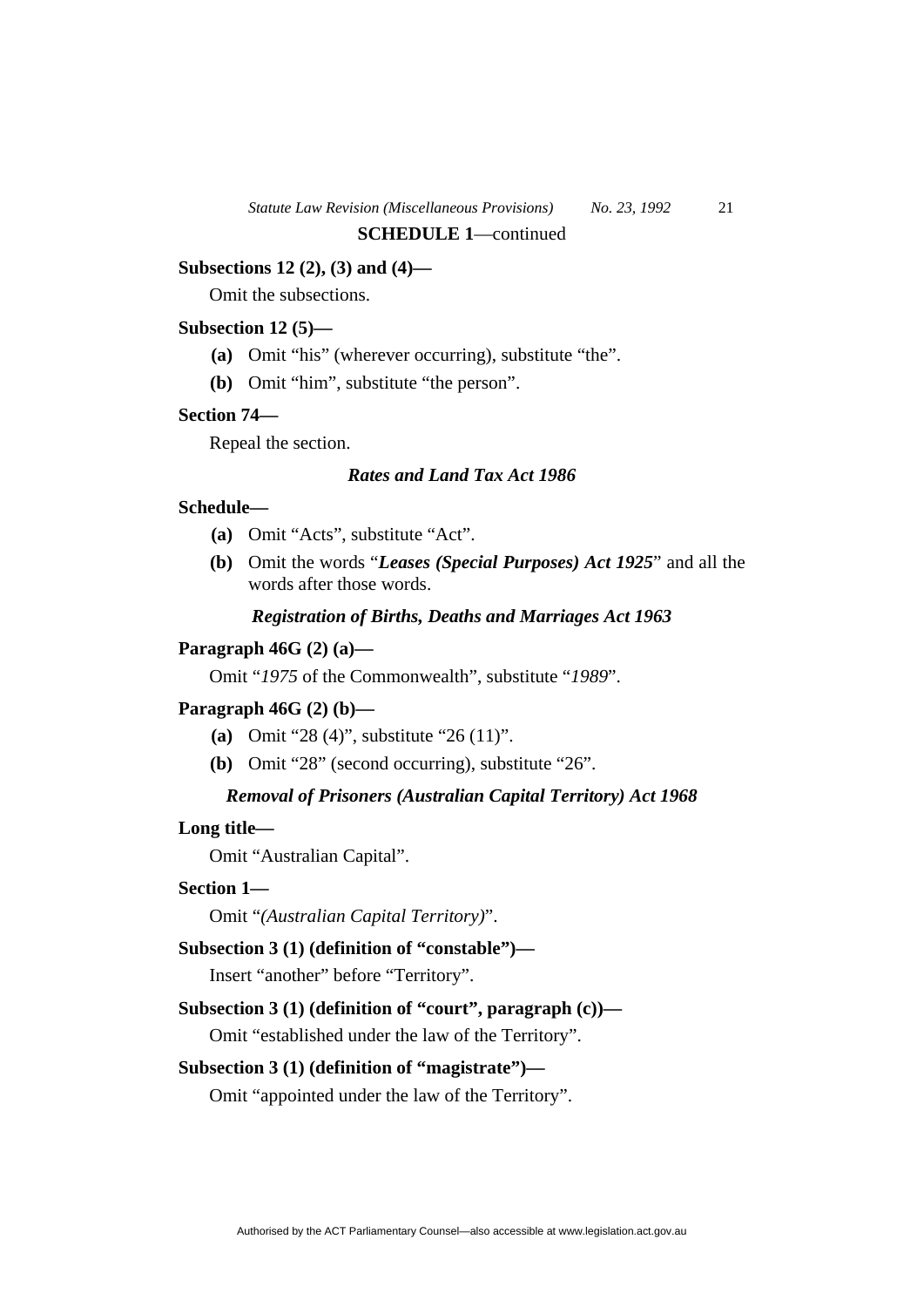# **Subsection 3 (1) (definition of "magistrate", paragraph (a))—**

Omit "Territory (other than the Australian Capital Territory or Jervis Bay Territory)", substitute "another Territory".

# **Subsection 3 (1) (definition of "magistrate", paragraph (b))—**

Omit "Territory (other than the Australian Capital Territory or Jervis Bay Territory)", substitute "another Territory".

#### **Subsection 3 (1) (definition of "Territory")—**

Omit the definition.

#### **Subsection 5B (4)—**

Omit "as in force", substitute "in force".

#### **Section 7 (1)—**

Omit the subsection.

# **Section 10—**

Omit "federal or State court or court of a Territory", substitute "court".

#### **Paragraph 11 (b)—**

Omit the paragraph.

#### **Paragraph 11 (c)—**

Omit "of the Commonwealth, or of any law in force in the Territory,".

# **Paragraph 11 (d)—**

Omit "any of the following ordinances of the Territory, namely, the *Child Welfare Agreement Ordinance 1941*,".

#### **Section 12—**

Omit "Governor-General", substitute "Executive".

#### *Self-Government (Consequential Amendments) Act 1989*

#### **Part III, Division 1—**

Omit the Division.

#### *Surveyors Act 1967*

#### **Section 4 (definition of "specially licensed surveyor")—**

Omit "*-1963*".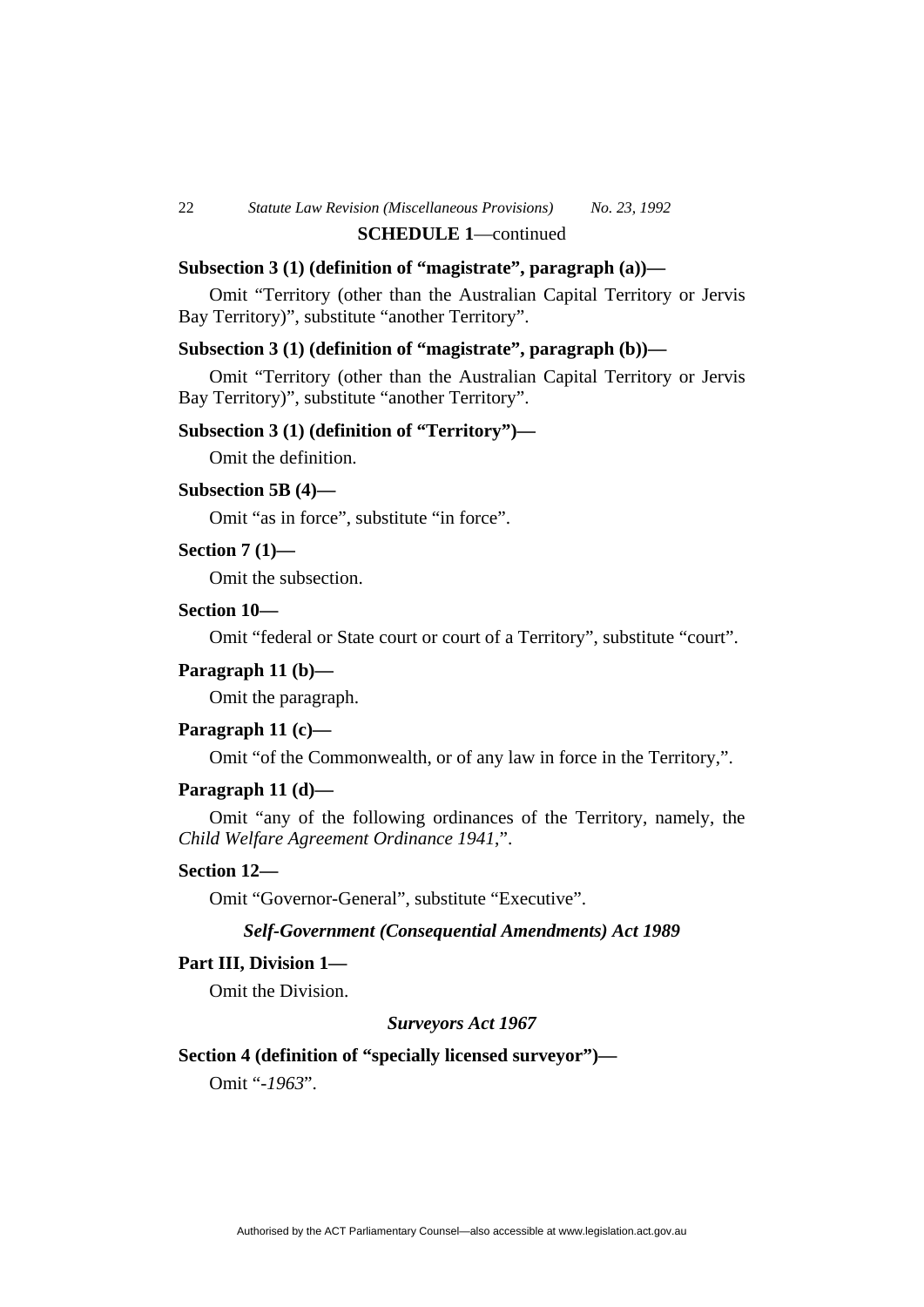# **Paragraph 7 (2) (a)—**

Omit "(3) of section 6 of this Act", substitute "6 (3)".

# **Paragraph 7 (2) (b)—**

Omit "(4) of section 6 of this Act", substitute "6 (4)".

#### **Paragraph 10 (g)—**

- **(a)** Omit "(5) of section 6 of this Act", substitute "6 (5)".
- **(b)** Omit "of this Act" (last occurring).

# **Section 11—**

Repeal the section, substitute the following section:

#### **Acting appointments**

"11. (1) The Minister may, in writing, appoint a person to act as a member—

- (a) during a vacancy in the office of a member, whether or not an appointment has previously been made to the office; or
- (b) during any period, or during all periods, when a member is absent from duty or from the Territory or is, for any other reason, unable to perform the functions of the office;

but a person appointed to act during a vacancy shall not continue so to act for more than 12 months.

"(2) Anything done by, or in relation to, a person purporting to act under this section is not invalid on the ground that—

- (a) the occasion for the person's appointment had not arisen;
- (b) there is a defect or irregularity in connection with the person's appointment;
- (c) the person's appointment has ceased to have effect; or
- (d) the occasion for the action had not arisen.".

#### **Subsection 17 (2)—**

Omit "the last preceding sub-section", substitute "subsection (1)".

# **Section 22, penalty at foot—**

Omit "Two hundred dollars", substitute "\$200".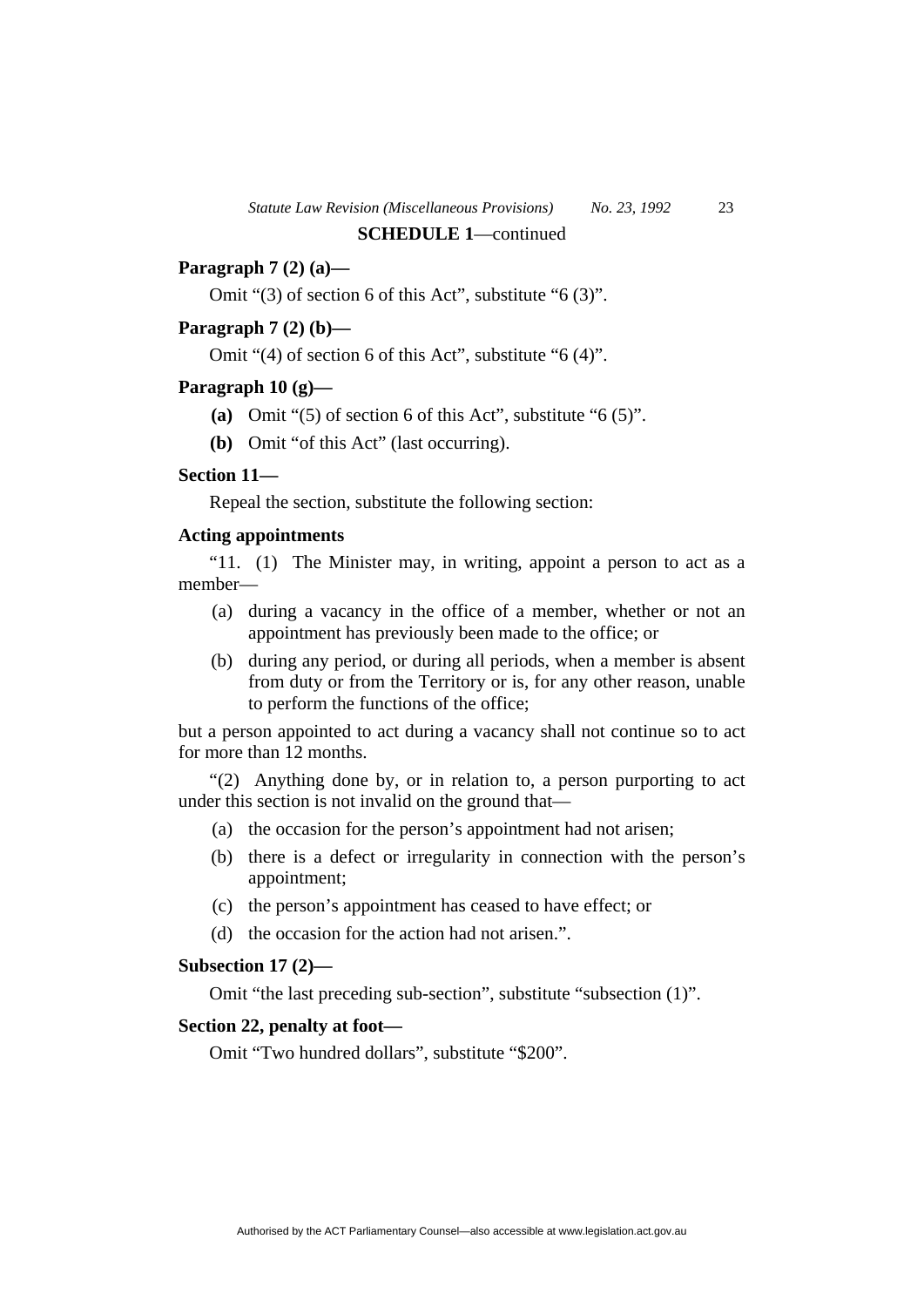# **Subsection 23 (2), penalty at foot—**

Omit "Ten dollars", substitute "\$10".

#### **Subsection 24 (3)—**

Omit "the last preceding sub-section", substitute "subsection (2)".

#### **Subsection 24 (4)—**

Omit "the last preceding sub-section", substitute "subsection (3)".

#### **Subsection 25 (2)—**

Omit "(c), (d), (g), (h), (i) or (j) of the last preceding subsection", substitute " $(1)$  (c), (d), (g), (h), (i) or (j)".

#### **Subsection 29 (2)—**

Omit "under the last preceding sub-section", substitute "or her under subsection  $(1)$ ".

# **Subsection 29 (2), penalty at foot—**

- **(a)** Omit "Ten dollars", substitute "\$10".
- **(b)** Omit "fourteen", substitute "14".

#### **Section 33—**

Omit "of this Act".

# **Paragraph 33 (a)—**

Omit "(a) of sub-section (1) of that section", substitute "32 (1) (a)".

#### **Paragraph 33 (b)—**

Omit "(b) of that sub-section", substitute "32 (1) (b)".

#### **Paragraph 33 (c)—**

Omit "(c) of that section", substitute "32 (1) (c)".

#### **Paragraph 33 (d)—**

Omit "(d) of that sub-section", substitute "32 (1) (d)".

#### **Paragraph 34 (a)—**

Omit "*-1967*".

#### **Paragraph 34 (c)—**

Omit "*-1966*".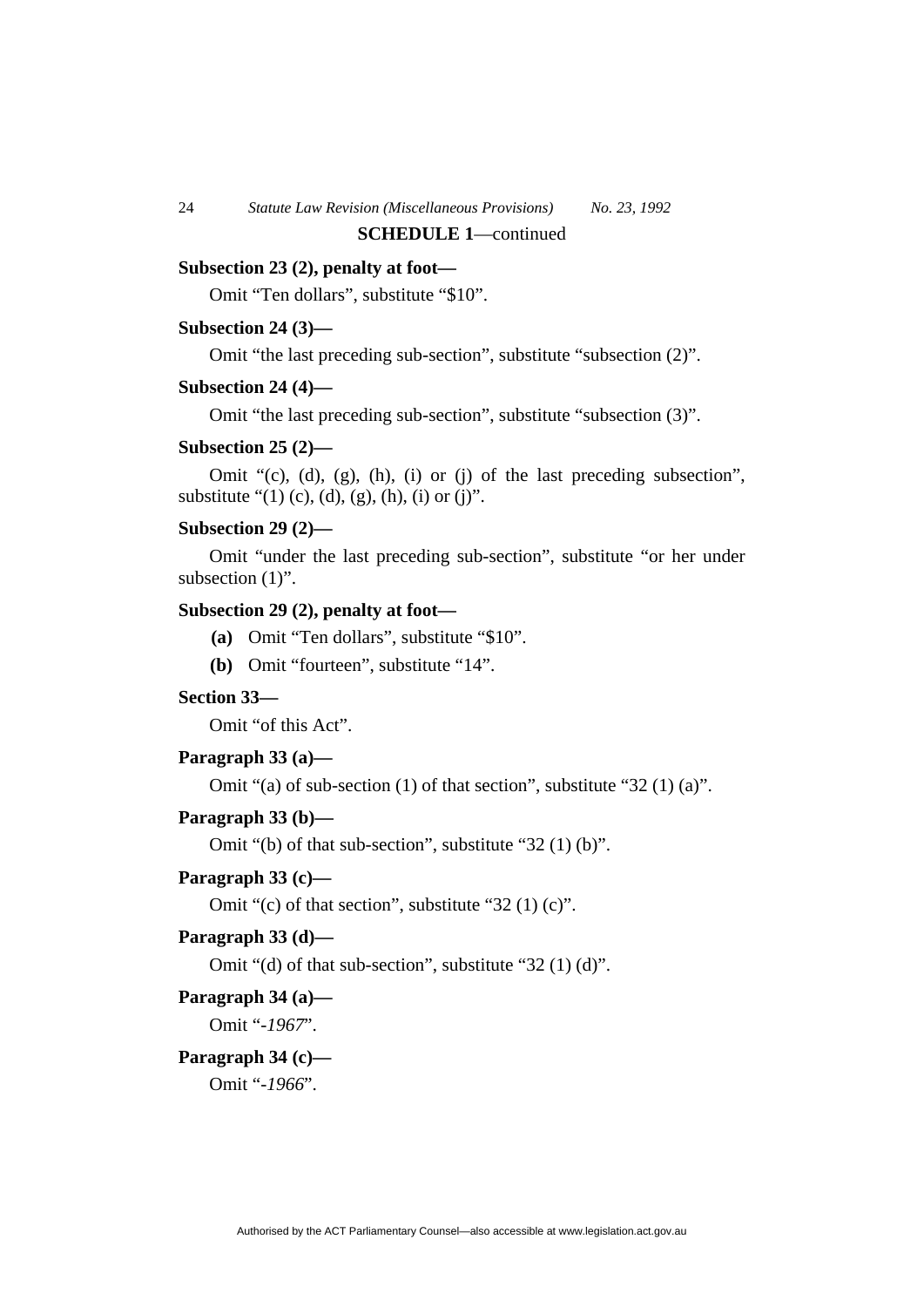# **Paragraph 34 (e)—**

Omit "*-1965*".

# **Paragraph 35 (3) (b)—**

- **(a)** Insert "or her" after "his".
- **(b)** Omit "he" (first occurring), substitute "the person".
- **(c)** Omit "that he" (second occurring).
- **(d)** Omit "of this Act".
- **(e)** Omit "Two hundred dollars", substitute "\$200".

#### **Section 36—**

Insert "or her" after "his" (wherever occurring).

#### **Section 37—**

Omit "he" (wherever occurring), substitute "the person".

# **Section 40—**

Repeal the section.

# **Subsection 41 (1)—**

- **(a)** Omit "his", substitute "the person's".
- **(b)** Insert "or she" after "he".
- **(c)** Omit "One hundred dollars", substitute "\$100".

#### **Subsection 42 (1)—**

Omit "to him".

#### **Subsection 42 (1), penalty at foot—**

Omit "One hundred dollars", substitute "\$100".

# **Subsection 42 (2)—**

- **(a)** Omit "of this Act".
- **(b)** Omit "him", substitute "the witness".

#### **Subsection 47 (3)—**

Insert "or her" after "his".

# **Subsection 47 (3), penalty at foot—**

Omit "Two hundred dollars", substitute "\$200".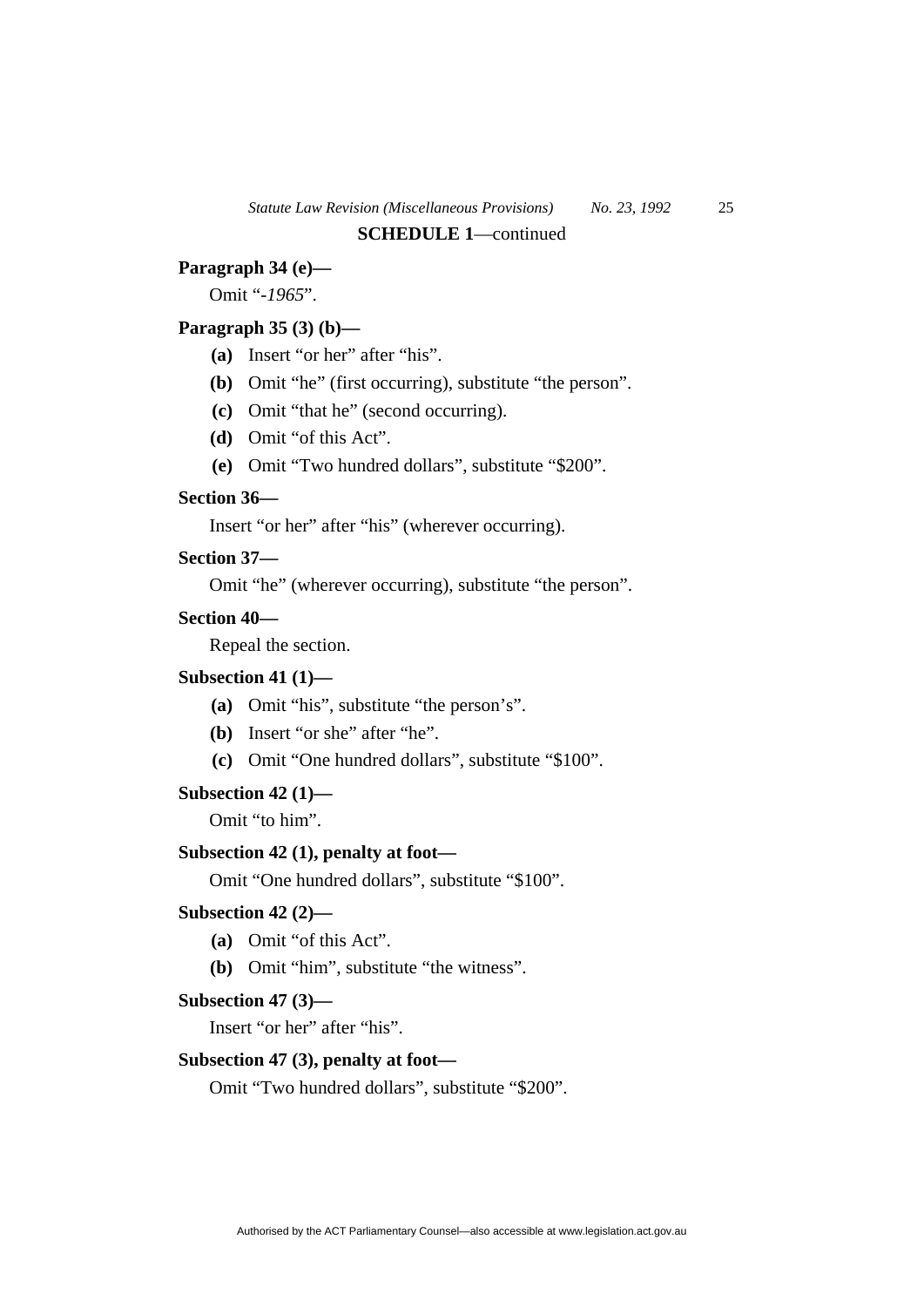# **Subsection 48 (1), penalty at foot—**

Omit "Two hundred dollars", substitute "\$200".

#### *Teaching Service Act 1972*

#### **Subsection 19 (3)—**

Omit "The the", substitute "The".

*Trustee Companies Act 1947* 

#### **Section 2—**

Repeal the section.

#### **Section 3 (definition of "trustee company", paragraph (b))—**

Omit "is", substitute "as".

# *Venereal Diseases Act 1956*

# **Section 1—**

Omit "*Venereal Diseases*", substitute "*Sexually Transmitted Diseases*".

#### *Weights and Measures (Sale of Bread) Act 1929*

#### **Subsection 22 (1)—**

Omit "an" (first occurring).

#### **Paragraphs 22 (2) (a) and (b)—**

Insert "or she" after "he".

#### **SCHEDULE 2** Section 3

# **REPEAL OF ACTS**

*Australian Mutual Provident Society (Repeal) Act 1982 Child Welfare (Saving and Validation) Act 1987 Children's Flammable Nightwear (Repeal) Act 1987 Companies (Uranium Mining Companies) (Repeal) Act 1979 First Offenders (Women) (Repeal) Act 1980 Police (Discipline and Administration) (Repeal) Act 1981* 

*Poisons and Narcotic Drugs (Amendment) Act 1988*